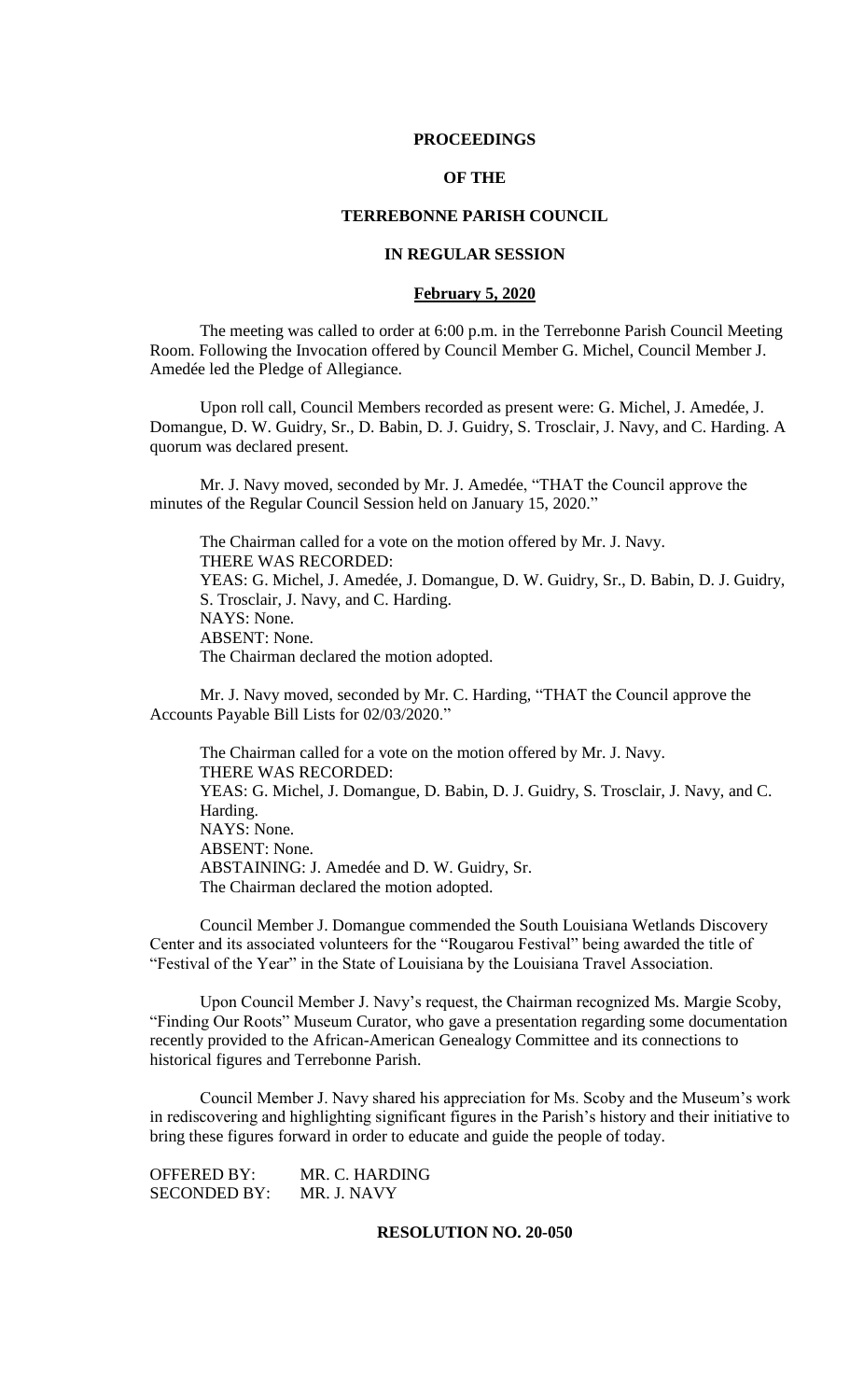## CHANGING THE POLLING PLACE FOR PRECINCTS 015 AND 016 IN TERREBONNE PARISH BACK TO SOUTHDOWN ELEMENTARY SCHOOL.

**WHEREAS,** in the fall of 2016 Southdown Elementary School was razed and construction of a new school was begun and there was a need to change the polling place for Precincts 015 and 016 on an emergency base, and

**WHEREAS**, Terrebonne High School Boys Gym, was able to be used as a temporary polling place, and

**WHEREAS**, the facility was finished in 2019 and became operational in August of 2019 as the new Southdown Elementary School, and

**WHEREAS**, on December 3, 2019, a mandatory inspection to ensure was performed to ensure that the area at the school to be used for voting purposes met the criteria as set out in the election code and the HAVA survey was done at the same time and it was determined the HAVA requirements were more than adequate as well as compliant (copy attached).

**NOW THEREFORE BE IT RESOLVED**, by the Terrebonne Parish Council on behalf of the Terrebonne Parish Consolidated Government that the polling place for Precinct Nos. 015 and 016 be moved back to the Southdown Elementary School located at 1124 St. Charles Street, Houma, LA beginning with the fall 2020 election from its temporary location (Terrebonne High School Boys Gym located at 7318 Main Street, Houma, La.), effective as soon as authorized by the United States Justice Department and the Louisiana Secretary of State.

### **THERE WAS RECORDED:**

YEAS: G. Michel, J. Amedėe, J. Domangue, D. W. Guidry, Sr., D. Babin, D. J. Guidry, S. Trosclair, J. Navy, and C. Harding. NAYS: None. ABSTAINING: None. ABSENT: None. The Chairman declared the resolution adopted on this the  $5<sup>th</sup>$  day of February 2020.

\* \* \* \* \* \* \* \* \*

OFFERED BY: MR. D. BABIN SECONDED BY: MR. J. AMEDẾE

### **RESOLUTION NO. 20-051**

A RESOLUTION APPROVING THE HOLDING OF AN ELECTION IN RECREATION DISTRICT NO. 4 OF THE PARISH OF TERREBONNE, STATE OF LOUISIANA, ON SATURDAY, MAY 9, 2020, TO AUTHORIZE THE RENEWAL OF A SPECIAL TAX THEREIN.

**WHEREAS**, the Board of Commissioners of Recreation District No. 4 of the Parish of Terrebonne, State of Louisiana (the "Governing Authority"), acting as the governing authority of Recreation District No. 4 of the Parish of Terrebonne, State of Louisiana (the "District"), adopted a resolution on February 5, 2020, calling a special election in the District on Saturday, May 9, 2020, to authorize the renewal of a special tax therein; and

**WHEREAS**, the Governing Authority has requested that this Parish Council, acting as the governing authority of the Parish of Terrebonne, State of Louisiana, give its consent and authority for the District to hold the aforesaid election, and in the event that the election carries to continue to levy and collect the special tax provided for therein; and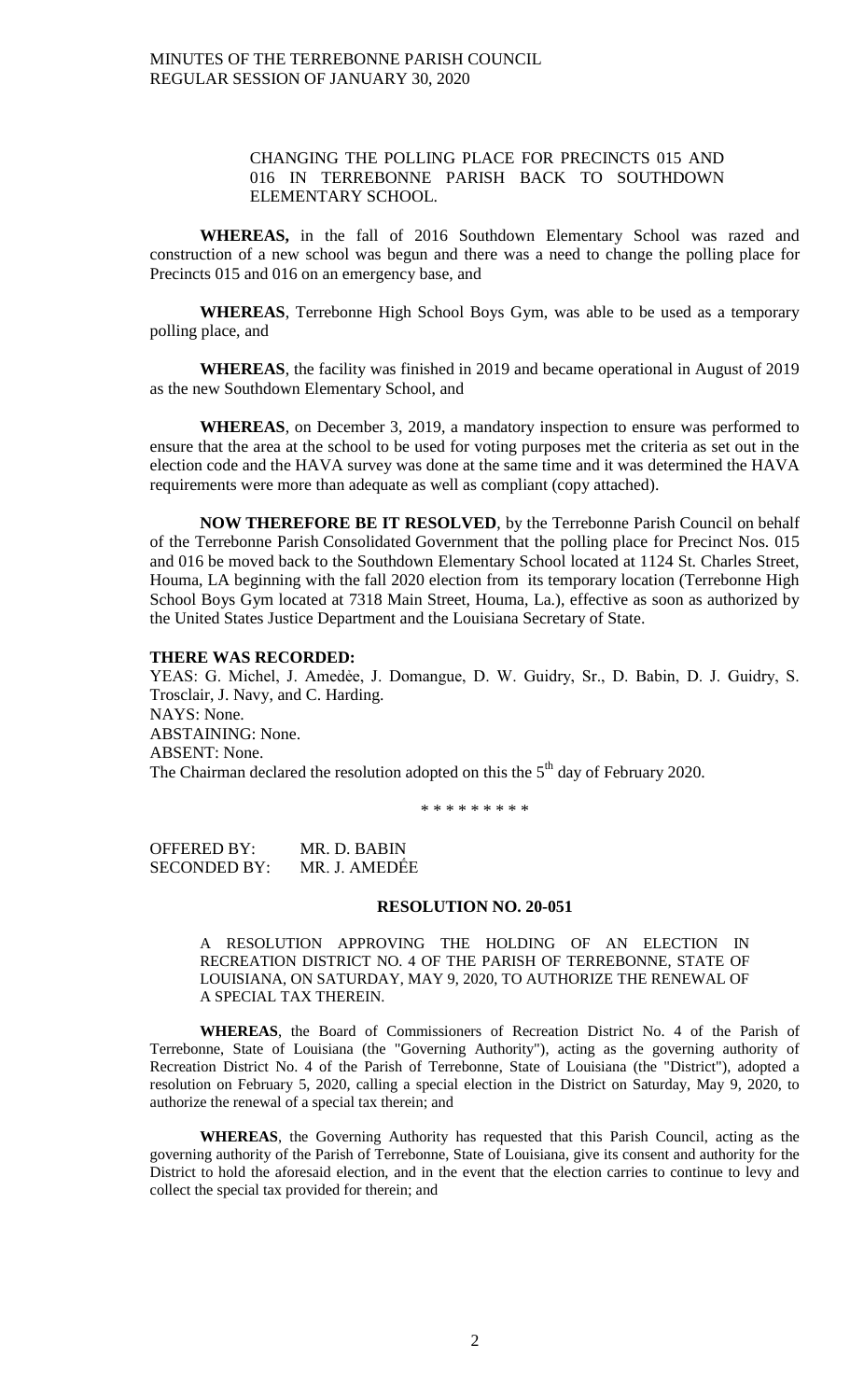**WHEREAS**, as required by Article VI, Section 15 of the Constitution of the State of Louisiana of 1974, it is now the desire of this Parish Council to approve the holding of said election and in the event that the election carries, to continue to levy and collect the special tax provided for therein;

**NOW**, **THEREFORE, BE IT RESOLVED** by the Parish Council of the Parish of Terrebonne, State of Louisiana, acting as the governing authority of said Parish, that:

SECTION 1. In compliance with the provisions of Article VI, Section 15 of the Constitution of the State of Louisiana of 1974, and in accordance with the request of the Board of Commissioners of Recreation District No. 4 of the Parish of Terrebonne, State of Louisiana, this Parish Council hereby approves the holding of an election in the District, on Saturday, May 9, 2020, at which election there will be submitted the following proposition, to-wit:

## PROPOSITION (MILLAGE RENEWAL)

Shall Recreation District No. 4 of the Parish of Terrebonne, State of Louisiana (the "District"), continue to levy and collect a special tax of six and ninety-one hundredths (6.91) mills on all property subject to taxation in said District, for a period of ten (10) years, beginning with the year 2021 and ending with the year 2030 (an estimated \$600,000 reasonably expected at this time to be collected from the levy of the tax for an entire year), for the purpose of constructing, maintaining and operating recreational facilities for said Recreation District?

SECTION 2. In the event the election carries, this Parish Council does hereby further consent to and authorize the District to continue to levy and collect the special tax provided for therein.

## **THERE WAS RECORDED:**

YEAS: G. Michel, J. Amedėe, J. Domangue, D. W. Guidry, Sr., D. Babin, D. J. Guidry, S. Trosclair, J. Navy, and C. Harding. NAYS: None. ABSTAINING: None. ABSENT: None. The Chairman declared the resolution adopted on this the  $5<sup>th</sup>$  day of February 2020.

\* \* \* \* \* \* \* \* \*

The Chairman recognized Mr. Eddie O'Halloran, Miller Electric, who gave a brief overview of the companies involved in providing their "smart city lighting" projects and then introduced their representatives in attendance and they were recorded as follows: Eddie O'Halloran, Miller Electric, Percy Gasery, Gasery & Associates, Geoff Neilson, Graybar Electric, Donnie Kincaid, SESCO Lighting, Roger Cheek, Visionaire Lighting, and Darren Scharringhausen, Visionaire Lighting.

Upon Council Member J. Navy's request, the Chairman recognized Mr. Mike Toups, Parish Manager, who outlined a number of issues the Parish encountered when reviewing a previously submitted proposal by Miller Electric and highlighted concerns regarding the proposal's financing requirements adhering to state regulations and inconsistency with financing requirements as originally presented to the Council. Mr. Gasery clarified that the financing requirements as presented were intended only as an outline of potential costs and that finer discussion was expected.

Mr. O'Halloran gave an overview of the financing requirements and procedures for potential "smart city lighting" projects. A discussion then ensued relative to "smart city lighting" projects in Louisiana and the provisions to be followed in order to adhere to state regulations involving the financing of public works projects.

Discussion then continued regarding an audit to be submitted to Terrebonne Parish regarding the usage and other statistics of smart city lights installed on a trial basis in certain areas in the Parish. Council Member J. Navy suggested that Administration be allowed time to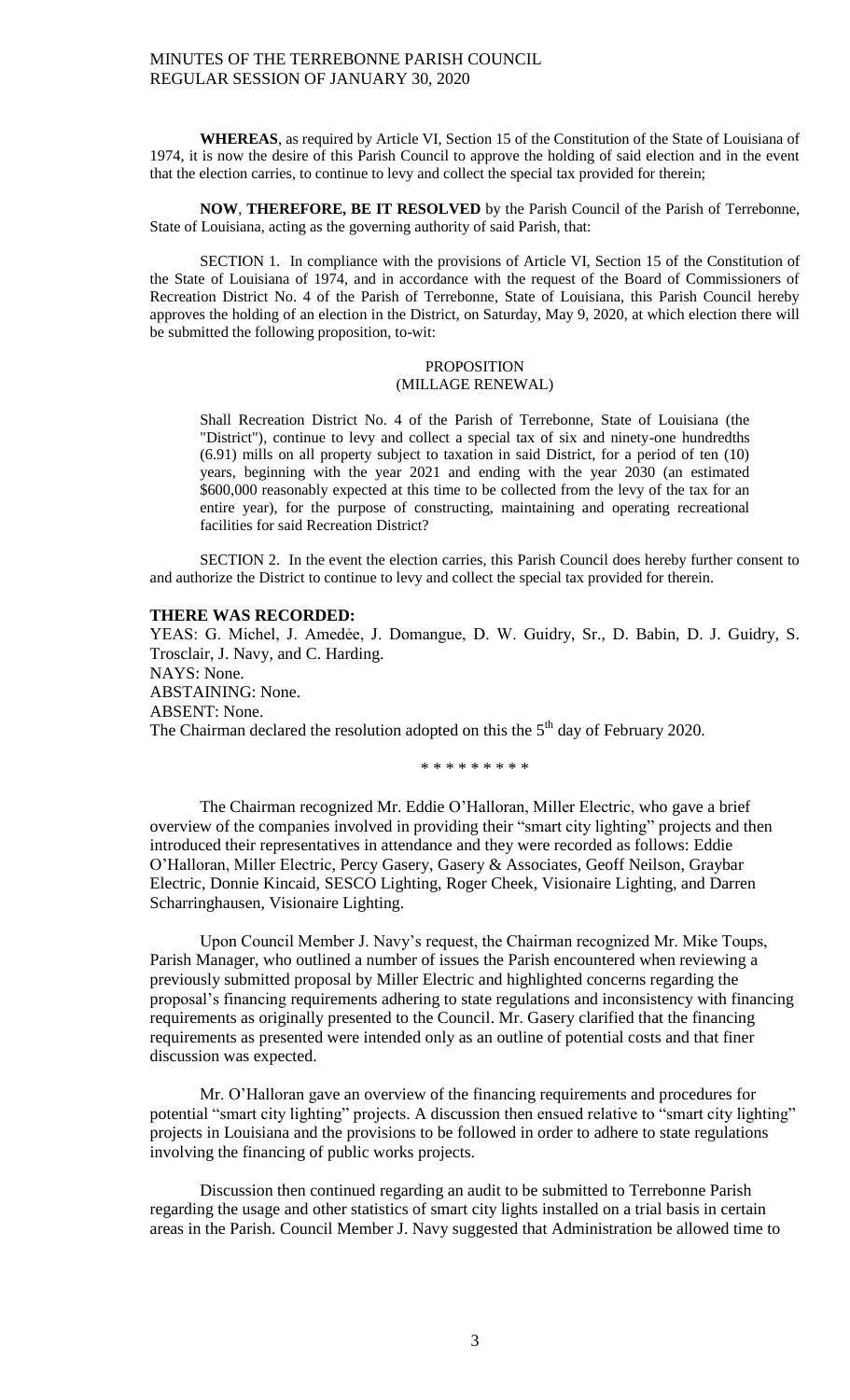review the audit's findings and continue discussion with the smart city lighting providers to determine if the Parish could benefit from any of the features being offered and the feasibility of providing funding for such upgrades. Mr. O'Halloran reported that he had received documentation earlier that day stating the Parish's rejection of the proposal and its desire to have a trial period contract be completed with the street lights being returned to their original condition.

Upon Council Member G. Michel's request, Mr. Gasery clarified that, over time, the potential savings for a smart city lighting project would offset project costs with the amount of time required pending the scope of the project, the number of features to be included, and other factors. Council Member G. Michel then asked that a listing of potential features and a listing of other municipalities who have completed similar smart city lighting projects be provided for review.

Council Member C. Harding suggested exercising caution when considering "smart city lighting" features then shared his concerns that an excess of features would greatly impact the expected savings.

Council Member J. Amedée suggested that the Parish could research if any methods are available that would allow for a "smart city lighting" project to be completed then thanked the representatives for their participation and options for à la carte pricing regarding specific features. He then shared his support for continuing discussion regarding "smart city lighting" projects once the aforementioned audit had been reviewed by Terrebonne Parish and the legality of financing such projects had been determined.

The Chairman recognized Mr. Gordon Dove, Parish President, who stated that the Parish has a plan in place for updating TPCG Utilities street lights to LEDs and would look to complete 4,000 upgrades in total.

Council Member D. Babin shared his opinions regarding the steps taken to approach Terrebonne Parish regarding "smart city lighting" projects then stated his appreciation for additional information from the representatives once the Parish had reviewed the audit's findings and potential features from such installations.

Upon Council Member D. J. Guidry's request, the Chairman recognized Ms. Kandace Mauldin, Chief Financial Officer, who stated that price comparisons for security cameras at street lights and other requested features would be included with audit findings for the Council to review.

Discussion then ensued regarding the installation process and a number of features available through "smart city lighting" projects. Council Member D. J. Guidry then shared his support for providing security cameras and upgrading street lights in high crime areas as proactive measures to increase public safety. He then suggested that the "smart city lighting" representatives return in the next month to present additional details as needed to allow Terrebonne Parish to review the audit and compile other necessary information to continue discussion.

Council Member D. Babin suggested that the Parish consider comparing basic lighting costs between current and proposed street lights as compiled via the audit before determining if additional features could be included.

The Chairman announced that the Parish Council will consider a tax proposition resolution at their meeting on March 11, 2020 at 6:00 p.m. 8026 Main Street, Houma, Louisiana.

Mr. D. J. Guidry moved, seconded by Mr. J. Navy, "THAT the Council allow an add-on item to the Agenda: Street Light approvals."

The Chairman called for public comments regarding the proposed add-on item.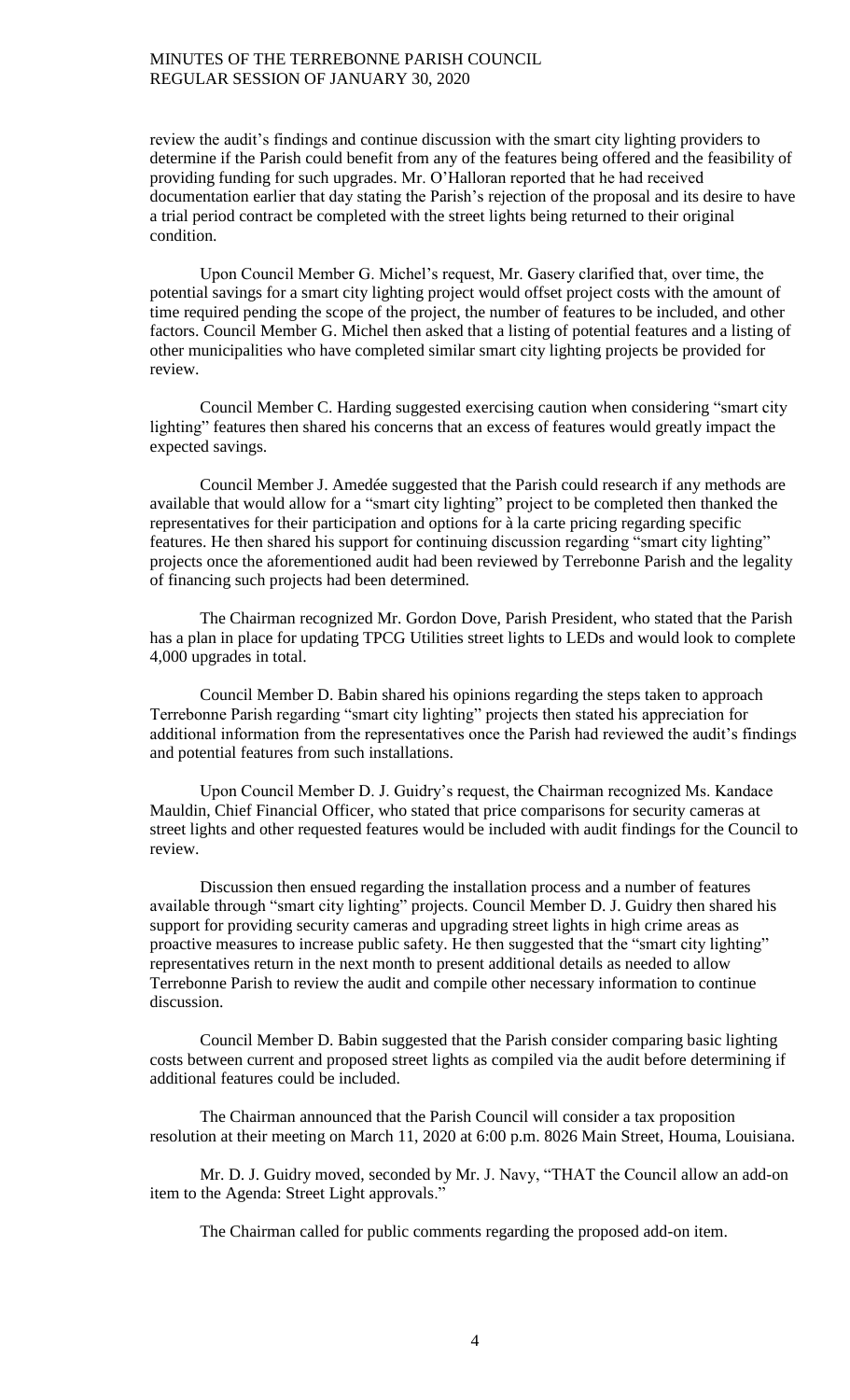There were no comments from the public regarding the proposed add-on item.

The Chairman called for a vote on the motion offered by Mr. D. J. Guidry. THERE WAS RECORDED: YEAS: G. Michel, J. Amedée, J. Domangue, D. W. Guidry, Sr., D. Babin, D. J. Guidry, S. Trosclair, J. Navy, and C. Harding. NAYS: None. ABSENT: None. The Chairman declared the motion adopted.

Mr. D. J. Guidry moved, seconded by Mr. J. Amedée, "THAT the Council approved the following street light list:

### **STREET LIGHT LIST 02-05-2020**

INSTALL ONE (1) 250-WATT STREET LIGHT ON EXISTING POLE AT 148 KAYLA COURT; ENTERGY; RLD #5; STEVE TROSCLAIR; DISTRICT 9. INSTALL ONE (1) 40-WATT LED STREET LIGHT ON EXISTING POLE AT 101

SEA BLUE LANE; SLECA; RLD NO. 1; JOHN AMEDÉE; DISTRICT 4."

The Chairman called for a vote on the motion offered by Mr. D. J. Guidry. THERE WAS RECORDED: YEAS: G. Michel, J. Amedée, J. Domangue, D. W. Guidry, Sr., D. Babin, D. J. Guidry, S. Trosclair, J. Navy, and C. Harding. NAYS: None. ABSENT: None. The Chairman declared the motion adopted.

The Chairman recognized Mr. Ed Bice, Leadership Terrebonne Class of 2020, who recognized the other Leadership Terrebonne class members in the audience and gave a brief overview of the class's activities for the year.

The Chairman recognized Mr. Anthony Rainey, Sr., Houma resident, who shared his concerns regarding a potential ethics violation associated with the Terrebonne Parish Recreation Department.

The Chairman recognized Mr. Gordon Dove, Parish President, who stated that a Parish personnel issue had been recently discovered and that the matter is currently being addressed.

The Chairman recognized Mr. Julius Hebert, Parish Attorney, who reiterated that, as a personnel issue, the matter was unsuitable for public discussion and reiterated that the matter was being addressed accordingly.

Council Member C. Harding reiterated that the issue was a personnel matter and that no determinations had been made at this time.

The Chairman called for a report on the Budget and Finance Committee meeting held on 02/03/2020, whereupon the Committee Chairman, noting ratification of minutes calls a public hearing on February 19, 2020, rendered the following:

## **BUDGET & FINANCE COMMITTEE**

#### **FEBRUARY 3, 2020**

The Chairman, John Navy, called the Budget & Finance Committee meeting to order at 5:30 p.m. in the Terrebonne Parish Council Meeting Room with an Invocation offered by Committee Member C. Harding and the Pledge of Allegiance led by Committee Member D. W.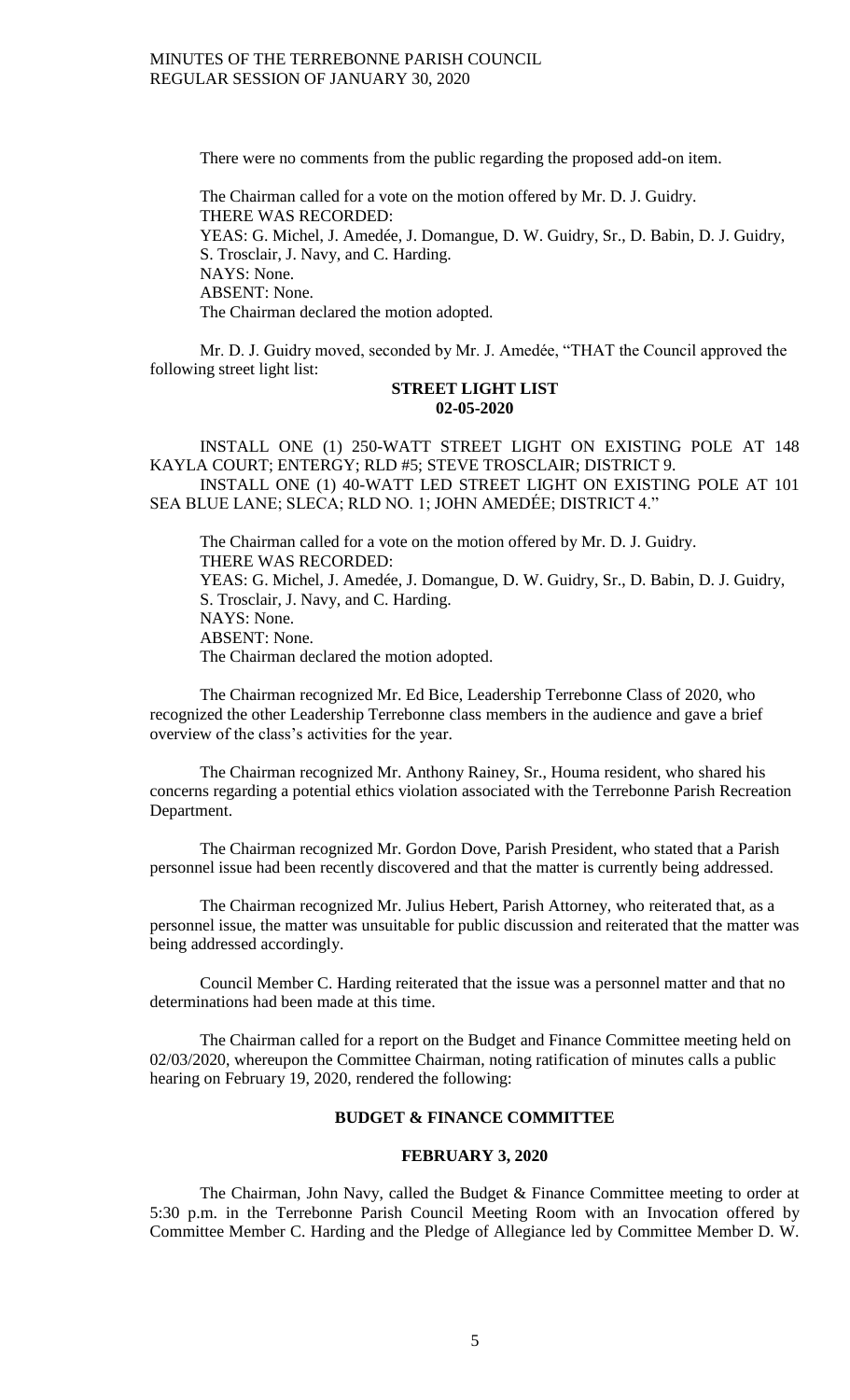Guidry, Sr. Upon roll call, Committee Members recorded as present were: G. Michel, J. Amedée, J. Domangue, D. W. Guidry, Sr., D. Babin, D. J. Guidry, S. Trosclair, J. Navy and C. Harding. A quorum was declared present.

OFFERED BY: MR. D. J. GUIDRY SECONDED BY: MR. C. HARDING AND MR. D. W. GUIDRY, SR.

## **RESOLUTION NO. 20-052**

A RESOLUTION AUTHORIZING THE PARISH PRESIDENT, GORDON E. DOVE, TO ENTER INTO AN AGREEMENT WITH START CORPORATION TO PARTIALLY FUND THE SERVICES AND OPERATIONS OF THE VETERANS SHELTER TO BE PROVIDED AND STAFFED BY START CORPORATION IN THE AMOUNT OF \$28,000.

**WHEREAS**, Article VII, Section 14 of the Louisiana Constitution authorizes the use of public funds and property "for programs of social welfare for the aid and support of the needy"; and

**WHEREAS**, the Attorney General for the State of Louisiana has determined that the mentally handicapped and developmentally disabled qualify as needy within the meaning of Article VII, Section 14 of the Louisiana Constitution; and

**WHEREAS**, Article VII, Section 14 of the Louisiana Constitution further provides that "[F]or a public purpose, the state and its political subdivisions or political corporations may engage in cooperative endeavors with each other, with the United States or its agencies, or with any public or private association, corporation or individual"; and,

**WHEREAS**, START Corporation will be providing a shelter facility to qualifying lowincome veterans in Terrebonne Parish, and

**WHEREAS**, TPCG believes that partially funding the services of START Corporation will serve a public purpose and is not gratuitous in light of the benefit provided.

**NOW, THEREFORE BE IT RESOLVED** by the Terrebonne Parish Council (Budget and Finance Committee), on behalf of the Terrebonne Parish Consolidated Government, hereby authorizes Gordon E. Dove, Parish President to enter into a Cooperative Endeavor Agreement pending Legal review with START Corporation for an amount not to exceed \$28,000.

#### **THERE WAS RECORDED:**

YEAS: G. Michel, J. Amedėe, D. W. Guidry, Sr., D. Babin, D. J. Guidry, S. Trosclair, J. Navy, and C. Harding. NAYS: None. ABSTAINING: J. Domangue. ABSENT: None. The Chairman declared the resolution adopted on this the 3<sup>RD</sup> day of February 2020.

\* \* \* \* \* \* \* \* \*

Mr. C. Harding offered a resolution that authorizes the Parish President to negotiate and execute an intergovernmental agreement with the Parish Sheriff's Office for overtime incurred during the 2020 Mardi Gras Season. *\*(RESOLUTION ADOPTED AFTER DISCUSSION AND SUBSTITUTE MOTION FAILS)*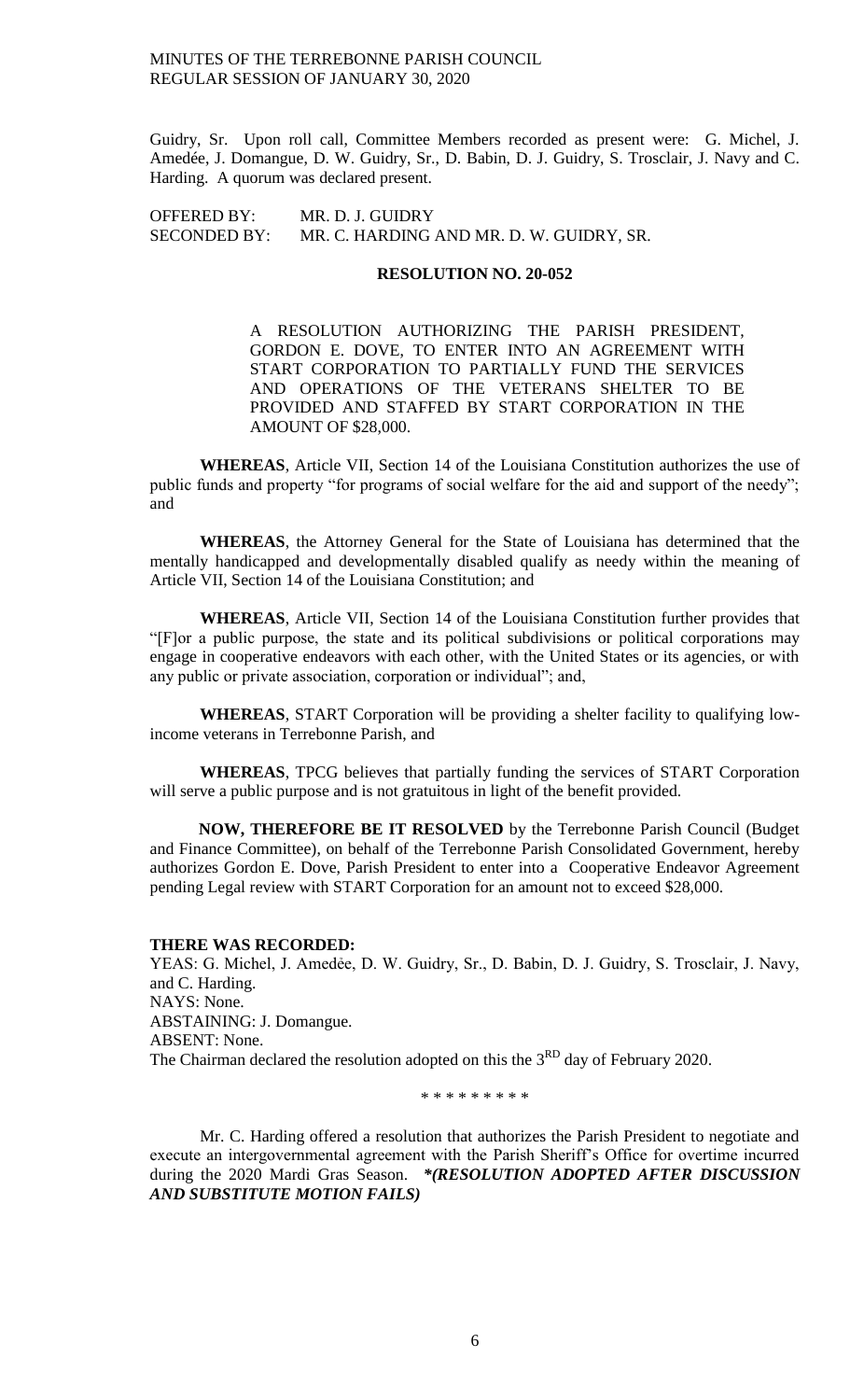Discussion ensued with several Council members expressing their concerns regarding the intergovernmental agreement with the Sheriff's Office. Some members questioned the amount of the funding, the timing of the request, along with questioning the account that the funding were going to be taken from; stating that the requested amount was not budgeted in the 2020 Proposed Budget.

Chief Financial Officer K. Mauldin explained that the aforementioned funding is to pay overtime incurred during this Mardi Gras season. She explained that the funding for the proposed overtime is going to be taken from the Public Safety Fund balance; stating that the Public Safety Fund has multiple sources of revenues and there is ample enough money in the fund to supplement the Sheriff Office's overtime. Ms. Mauldin further explained that the funding is only for the 2020 Mardi Gras season and documentation will need to be provided to match the funding agreed upon; stating that if monies are needed for the next Mardi Season, the new Sheriff would have to request those funds.

Coastal Restoration Director M. Black stated that he understood the dilemma and the concerns but reiterated that public safety is the parish's major concern during Mardi Gras season; noting that parish and the Sheriff's Office has a shared responsibility and the amount of the funding negotiated is equally divided.

\*\*Mr. G. Michel *offered a substitute motion,* "THAT, the Budget and Finance Committee defer action on the resolution Authorizing the Parish President to negotiate and execute an intergovernmental agreement with the Parish Sheriff's Office for overtime incurred during the 2020 Mardi Gras Season for two weeks."

## *\*\*The Chairman declared the motion failed due to the lack of a second.*

Discussion continued with several Committee members questioning the methods that the Sheriff's Office used in past years regarding safety during Mardi Gras and if funding is available to compensate the Houma Police Department during this time as well. The Council asked that the Sheriff be in attendance at Wednesday night's Council meeting to answer any and all questions that may arise regarding Mardi Gras overtime funding.

Assistant Parish Attorney M. Neil explained that in order to add an item to the Wednesday night's agenda, the item would need advanced posting (48hours); noting that this matter can be discussed during the ratification of the Budget and Finance Committee minutes.

| <b>OFFERED BY:</b>  | MR. C. HARDING   |
|---------------------|------------------|
| <b>SECONDED BY:</b> | MR. S. TROSCLAIR |

## **RESOLUTION NO. 20-053**

A RESOLUTION AUTHORIZING THE PARISH PRESIDENT TO NEGOTIATE AND EXECUTE AN INTERGOVERNMENTAL AGREEMENT WITH THE PARISH SHERIFF'S OFFICE FOR OVERTIME INCURRED DURING THE 2020 MARDI GRAS SEASON.

**WHEREAS**, Louisiana Revised Statue 33:1324 (1) provides that any parish or political subdivision of the state may make agreements between or among themselves to engage jointly in the acquisition or improvement of any public project or improvement, specifically including local law enforcement, provided that at least one of the participants to the agreement is authorized under a provision of law to perform such activity for completion of the undertaking; and

**WHEREAS,** in an effort to maintain the police presence within the Parish during Mardi Gras Parades, the PARISH desires to cooperate with the TPSO for funding overtime up to \$75,000; and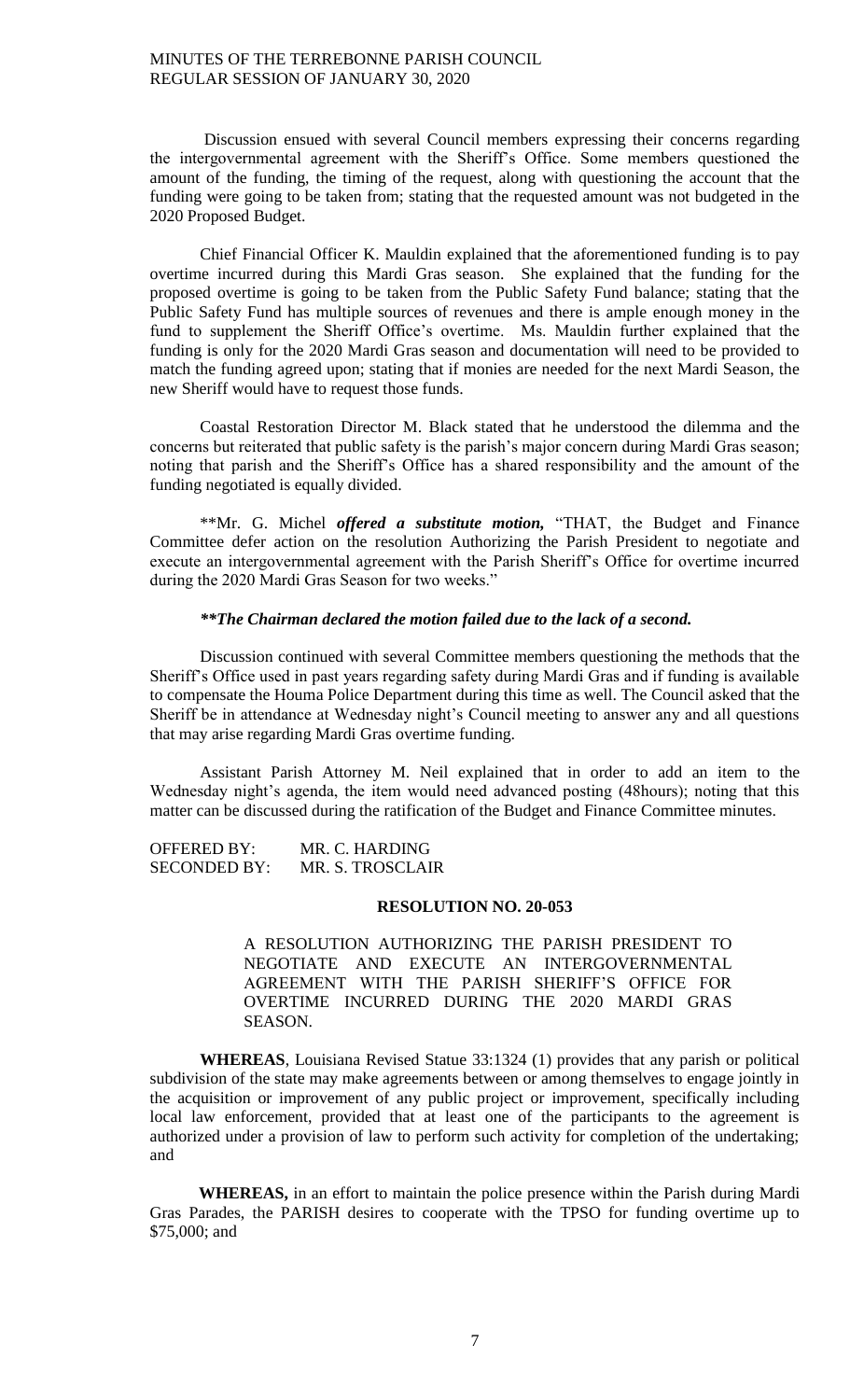**NOW, THEREFORE BE IT RESOLVED** by the Terrebonne Parish Council on behalf of the Terrebonne Parish Consolidated Government, authorizes the Parish President to negotiate and execute an intergovernmental agreement with the Terrebonne Parish Sheriff's Office and to address other matters relative thereto as approved by the legal department.

### **THERE WAS RECORDED:**

YEAS: G. Michel, J. Amedée, J. Domangue, D. W. Guidry, Sr., D. Babin, D. J. Guidry, S. Trosclair, J. Navy, and C. Harding. NAYS: None. ABSTAINING: None. ABSENT: None. \*\*The Chairman declared the resolution adopted on this the 3<sup>RD</sup> day of February 2020.

Upon questioning from Committee Member G. Michel regarding the ownership of the building that house the Finding Our Roots Museum, Committee Chairman J. Navy stated that the owners of the building is the Louisiana Southern Baptist Association of the Fifth District and the 503(c) non-profit organization is the Finding Our Roots Museum.

Chief Finance Officer K. Mauldin explained that the Cooperative Endeavor Agreement will be funded pending legal review and/or legal approval; stating that part of the parish legal department verification process includes whether or not the parish will be able to improve the property based on ownership.

Upon questioning from Committee Member D. J. Guidry regarding ADA compliance as it relates the Finding Our Roots Museum, Committee Chairman J. Navy stated that Ms. Margie Scoby, the founder of the Finding Our Roots Museum, has had the building registered on the national registry as an historical building and will be in attendance at Wednesday night's meeting and she can answer all questions regarding the museum; noting that the installation of the elevator lift will help the elderly and disabled avoid using the stairs when entering the museum.

| <b>OFFERED BY:</b>  | MR. C. HARDING        |
|---------------------|-----------------------|
| <b>SECONDED BY:</b> | MR. D. W. GUIDRY, SR. |

## **RESOLUTION NO. 20-054**

A RESOLUTION AUTHORIZING THE PARISH PRESIDENT TO ENTER INTO A COOPERATIVE ENDEAVOR AGREEMENT WITH THE FINDING OUR ROOTS TO PROVIDE \$15,000 FOR THE IMPROVEMENT OF FACILITIES AND \$30,000 FOR AN ELEVATOR LIFT AND TO FURTHER THE BENEFITS THE ORGANIZATION PROVIDES

**WHEREAS**, Article VII, Section 14 of the Louisiana Constitution further provides that "For a public purpose, the state and its political subdivisions or political corporations may engage in cooperative endeavors with each other, with the United States or its agencies, or with any public or private association, corporation or individual"; and,

**WHEREAS**, Louisiana Constitution Article VI, Section 20, Louisiana Revised Statutes 33:1324 and Section 1-07 of the Terrebonne Parish Charter provides "the parish government is authorized, as provided by state law, to enter into joint service agreements or cooperative efforts with other governmental agencies and political subdivisions"; and,

**WHEREAS**, ROOTS, a non-profit corporation operating in Terrebonne Parish, Louisiana and

**WHEREAS**, ROOTS is the first museum dedicated to preserving the history and culture of black communities in Terrebonne, Lafourche and St. Mary Parishes and is tourist destination furthering the public interest of tourism, culture and education, and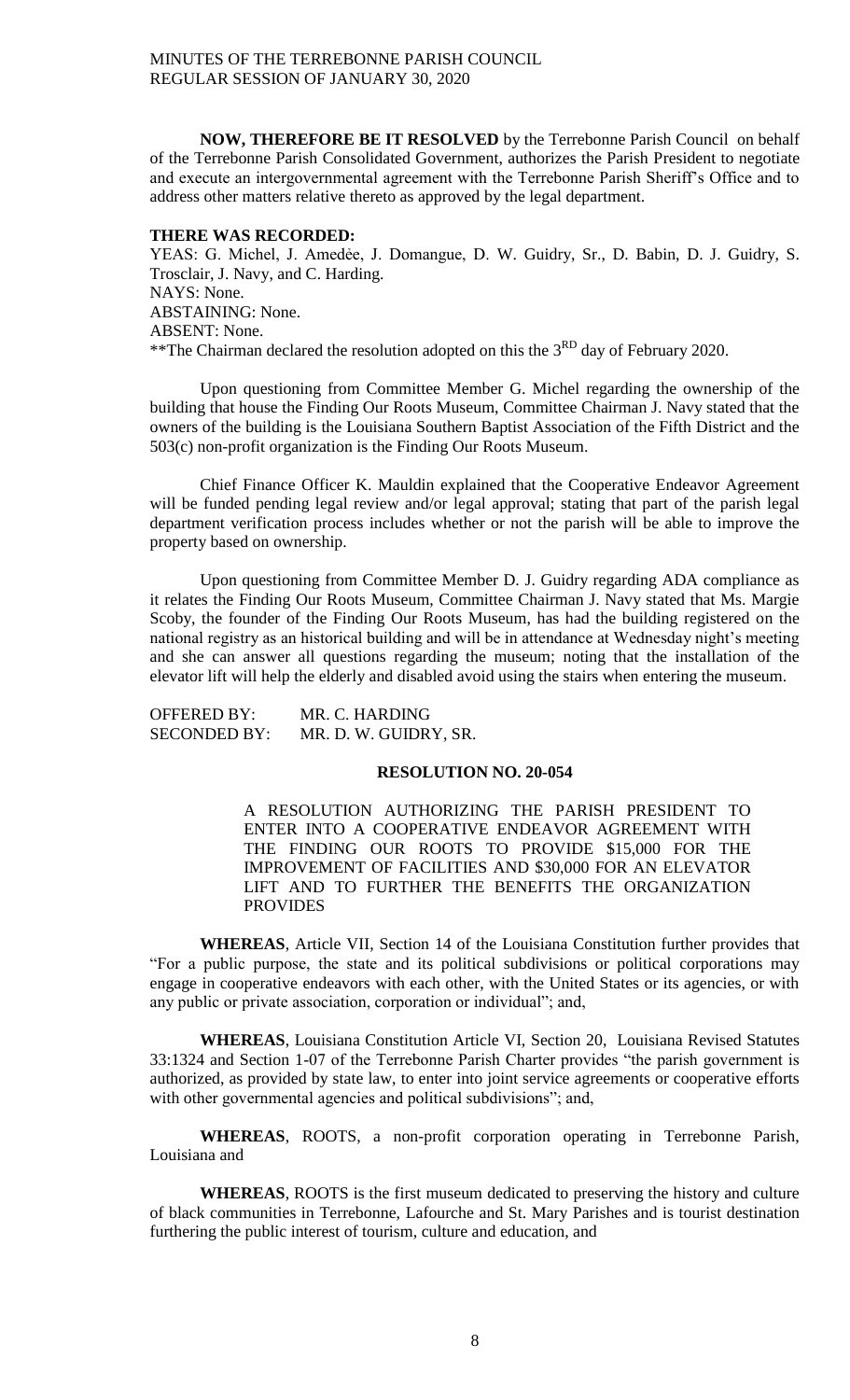**WHEREAS**, TPCG believes a donation to ROOTS will provide equal or greater economic and/or educational benefits to Terrebonne Parish;

**NOW, THEREFORE BE IT RESOLVED,** by the Terrebonne Parish Council (Budget and Finance Committee), on behalf of the Terrebonne Parish Consolidated Government, hereby authorizes the Parish President to enter into a Cooperative Endeavor Agreement pending Legal approval with the Finding our Roots for an amount not to exceed \$45,000.

### **THERE WAS RECORDED:**

YEAS: G. Michel, J. Amedée, J. Domangue, D. W. Guidry, Sr., D. Babin, D. J. Guidry, S. Trosclair, J. Navy, and C. Harding. NAYS: None. ABSTAINING: None. ABSENT: None. The Chairman declared the resolution adopted on this the 3<sup>RD</sup> day of February 2020.

\* \* \* \* \* \* \* \* \*

Mr. D. J. Guidry moved, seconded by Mr. S. Trosclair, "THAT, the Budget & Finance Committee introduce an ordinance to amend the 2020 Adopted Operating Budget and 5-Year Capital Outlay Budget of the Terrebonne Parish Consolidated Government for the following items and to provide for related matters:

- I. Re-class Several CDBG Recovery Projects, Net Affect \$0
- II. Public Safety Fund \$75,000
- III. Public Safety Fund \$21,000
- IV. Clerk of Court \$69,448

and call a public hearing on said matter on Wednesday, February 19, 2020 at 6:30 p.m."

The Chairman called for the vote on the motion offered by Mr. D. J. Guidry. THERE WAS RECORDED: YEAS: G. Michel, J. Amedée, J. Domangue, D. W. Guidry, Sr., D. Babin, D. J. Guidry, S. Trosclair, J. Navy and C. Harding. NAYS: None. ABSENT: None. The Chairman declared the motion adopted.

Mr. D. W. Guidry, Sr. moved, seconded by Ms. J. Domangue, "THAT, there being no further business to come before the Budget & Finance Committee, the meeting be adjourned."

The Chairman called for the vote on the motion offered by Mr. D. W. Guidry, Sr. THERE WAS RECORDED: YEAS: C. Harding, G. Michel, J. Amedée, J. Domangue, D. W. Guidry, Sr., D. Babin, D. J. Guidry, S. Trosclair and J. Navy.

NAYS: None.

ABSENT: None.

The Chairman declared the motion adopted and the meeting was adjourned at 5:56 p.m.

John A. Navy, Chairman

Tammy E. Triggs, Minute Clerk

Mr. J. Navy moved, seconded by Mr. D. Babin, "THAT the Council accept and ratify the minutes of the Budget and Finance Committee meeting held on 02/03/2020." **(\*MOTION VOTED ON AFTER DISCUSSION)**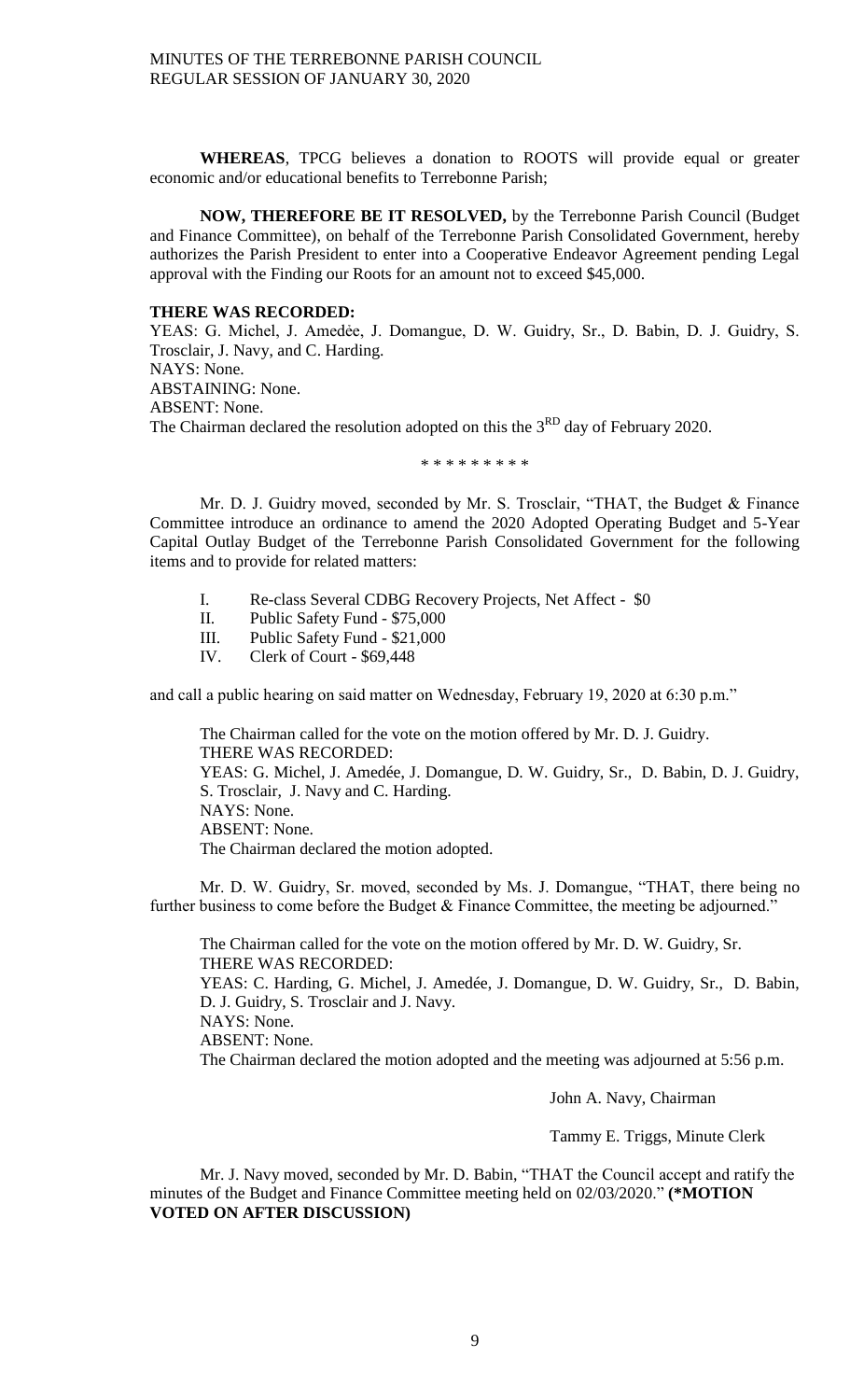Upon Council Member G. Michel's request, the Chairman recognized Mr. Jerry Larpenter, Terrebonne Parish Sheriff, who gave an overview of the obstacles being experienced by the Sheriff's Office in providing additional officers to work during parade seasons. He stated that he had been offered some assistance in accommodating the overtime payments for additional officers to operate during the upcoming parade season. He then suggested that the Parish could consider collecting fees from Mardi Gras organizations as a measure to offset additional costs for law enforcement overtime during parade seasons.

**\***The Chairman called for a vote on the motion offered by Mr. J. Navy. THERE WAS RECORDED: YEAS: G. Michel, J. Amedée, J. Domangue, D. W. Guidry, Sr., D. Babin, D. J. Guidry, S. Trosclair, and J. Navy. NAYS: None. ABSENT: C. Harding. The Chairman declared the motion adopted.

The Chairman called for a report on the Policy, Procedure, and Legal Committee meeting held on 02/03/2020, whereupon the Committee Chairman rendered the following:

### **POLICY, PROCEDURE, & LEGAL COMMITTEE**

### **FEBRUARY 3, 2020**

The Chairman, J. Amedée, called the Policy, Procedure, & Legal Committee meeting to order at 5:57 p.m. in the Terrebonne Parish Council Meeting Room with an Invocation offered by Committee Member J. Domangue and the Pledge of Allegiance led by Committee Member J. Amedée. Upon roll call, Committee Members recorded as present were: G. Michel, J. Amedée, J. Domangue, D. W. Guidry, Sr., D. Babin, D. J. Guidry, S. Trosclair, J. Navy and C. Harding. A quorum was declared present.

| <b>OFFERED BY:</b>  | MR. D. W. GUIDRY, SR. |
|---------------------|-----------------------|
| <b>SECONDED BY:</b> | MR. G. MICHEL         |

## **RESOLUTION NO. 20-055**

**WHEREAS**, Terrebonne Parish Consolidated Government (TPCG) is authorized to provide Property Insurance, Equipment Floater, and Special Equipment Floater coverage through its Department of Risk Management; and

**WHEREAS**, Administration and the Risk Management Department reviewed and analyzed Property Insurance, Equipment Floater, and Special Equipment Floater Insurance quotes and submits a recommendation for Property Insurance, Special Equipment Floater, and Equipment Floater; and

**WHEREAS**, it is the recommendation of Administration and the Risk Management Department that the attached schedule of Property Insurance premiums become accepted effective for March 1, 2020.

**WHEREAS**, it is the recommendation of Administration and the Risk Management Department that the attached schedule for the Equipment Floater and Special Equipment Floater premiums become accepted effective for March 1, 2020.

**NOW THEREFORE BE IT RESOLVED**, by the Terrebonne Parish Council (Policy, Procedure and legal Committee) on behalf of the Terrebonne Parish Consolidated Government that the recommendation of Administration and the Risk Management Department is to accept the attached schedule of Property Insurance, Equipment Floater, and Special Equipment Floater premiums effective for March 1, 2020.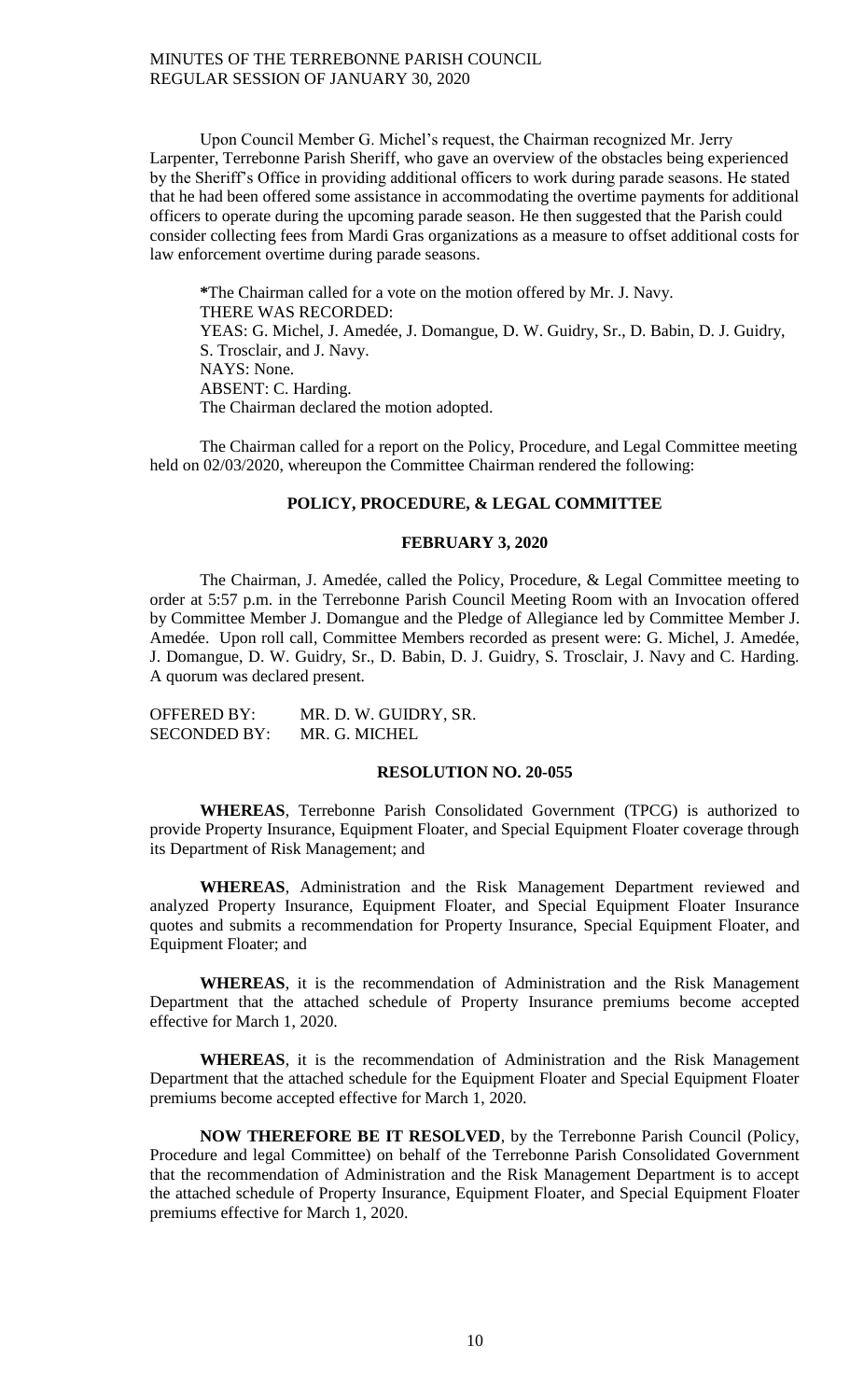#### **THERE WAS RECORDED:**

YEAS: G. Michel, J. Amedėe, J. Domangue, D. W. Guidry, Sr., D. Babin, D. J. Guidry, S. Trosclair, J. Navy, and C. Harding. NAYS: None. ABSTAINING: None. ABSENT: None. The Chairman declared the resolution adopted on this the  $3<sup>rd</sup>$  day of February 2020.

\* \* \* \* \* \* \* \* \*

| OFFERED BY:  | MR. G. MICHEL         |
|--------------|-----------------------|
| SECONDED BY: | MR. D. W. GUIDRY, SR. |

## **RESOLUTION NO. 20-056**

**WHEREAS**, Terrebonne Parish Consolidated Government (TPCG) is authorized to provide Boiler and Machinery Equipment Breakdown Insurance coverage through its Department of Risk Management; and

**WHEREAS**, Administration and the Risk Management Department reviewed and analyzed Boiler and Machinery Equipment Breakdown Insurance quotes and submits a recommendation for Boiler and Machinery coverage; and

**WHEREAS**, it is the recommendation of Administration and the Risk Management Department that the attached schedule of Boiler and Machinery Equipment Breakdown Insurance premiums become accepted effective for March 1, 2020 to March 1, 2021.

**NOW THEREFORE BE IT RESOLVED**, by the Terrebonne Parish Council (Policy, Procedure and legal Committee) on behalf of the Terrebonne Parish Consolidated Government that the recommendation of Administration and the Risk Management Department is to accept the attached schedule for Boiler and Machinery Equipment Breakdown premiums effective for March 1, 2020.

### **THERE WAS RECORDED:**

YEAS: G. Michel, J. Amedée, J. Domangue, D. W. Guidry, Sr., D. Babin, D. J. Guidry, S. Trosclair, J. Navy, and C. Harding.

NAYS: None. ABSTAINING: None. ABSENT: None. The Chairman declared the resolution adopted on this the  $3<sup>rd</sup>$  day of February 2020.

\* \* \* \* \* \* \* \* \*

Mr. S. Trosclair moved, seconded by Mr. G. Michel, "THAT, the Policy, Procedure, & Legal Committee approve the co-sponsorship request for LA6 Volleyball Club's Bayou Bash Volleyball Tournament to be held on February 29 – March 1, 2020 at the Houma-Terrebonne Civic Center.

The Chairman called for the vote on the motion offered by Mr. S. Trosclair. THERE WAS RECORDED: YEAS: G. Michel, J. Amedée, J. Domangue, D. W. Guidry, Sr., D. Babin, D. J. Guidry, S. Trosclair, J. Navy and C. Harding. NAYS: None. ABSENT: None. The Chairman declared the motion adopted.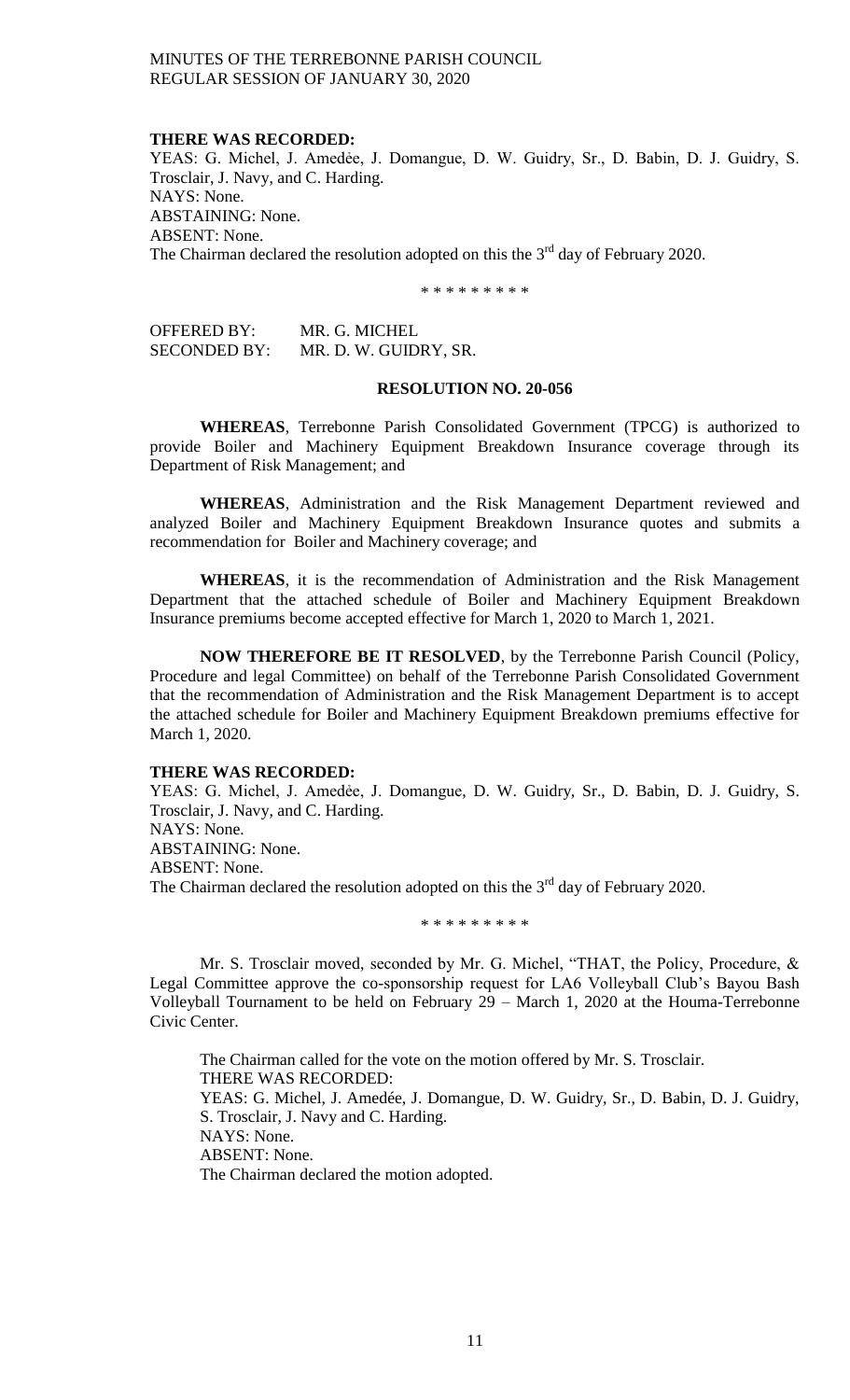Mr. D. W. Guidry, Sr. moved, seconded by Mr. G. Michel, "THAT, there being no further business to come before the Policy, Procedure, & Legal Committee, the meeting be adjourned."

The Chairman called for the vote on the motion offered by Mr. D. W. Guidry, Sr. THERE WAS RECORDED: YEAS: G. Michel, J. Amedée, J. Domangue, D. W. Guidry, Sr., D. Babin, D. J. Guidry, S. Trosclair, J. Navy and C. Harding. NAYS: None. ABSENT: None. The Chairman declared the motion adopted and the meeting was adjourned at 5:59 p.m.

John Amedée, Chairman

Tammy E. Triggs, Minute Clerk

Mr. J. Amedée moved, seconded by Mr. G. Michel, "THAT the Council accept and ratify the minutes of the Policy, Procedure, and Legal Committee meeting held on 02/03/2020."

The Chairman called for a vote on the motion offered by Mr. J. Amedée. THERE WAS RECORDED: YEAS: G. Michel, J. Amedée, J. Domangue, D. W. Guidry, Sr., D. Babin, D. J. Guidry, S. Trosclair, and J. Navy. NAYS: None.

ABSENT: C. Harding.

The Chairman declared the motion adopted.

The Chairman called for a report on the Public Services Committee meeting held on 01/27/2020, whereupon the Committee Chairman rendered the following:

## **PUBLIC SERVICES COMMITTEE**

### **FEBRUARY 3, 2020**

The Chairman, Carl Harding, called the Public Services Committee meeting to order at 6:01 p.m. in the Terrebonne Parish Council Meeting Room with an Invocation offered by Committee Member D. W. Guidry, Sr. and the Pledge of Allegiance led by Committee Member J. Navy. Upon roll call, Committee Members recorded as present were: G. Michel, J. Amedée, J. Domangue, D. W. Guidry, Sr., D. Babin, D. J. Guidry, S. Trosclair, J. Navy and C. Harding. A quorum was declared present.

OFFERED BY: MR. G. MICHEL SECONDED BY: MR. J. AMEDẾE

#### **RESOLUTION NO. 20-057**

## A RESOLUTION AUTHORIZING THE EXECUTION OF CHANGE ORDER NO. 2 TO THE CONSTRUCTION CONTRACT WITH CHAIN ELECTRIC COMPANY FOR THE 115 KV TRANSMISSION LINE IMPROVEMENTS, PROJECT NO. 17-ELT-41.

 **WHEREAS,** by contract dated February 28, 2019, Terrebonne Parish Consolidated Government did award a contract to Chain Electric Company for the 115 KV Transmission Line Improvements, Project No. 17-ELT-41, Terrebonne Parish, Louisiana, as will be seen by reference to said contract which is recorded under Entry No. 1576677 of the records of Terrebonne Parish, Louisiana, and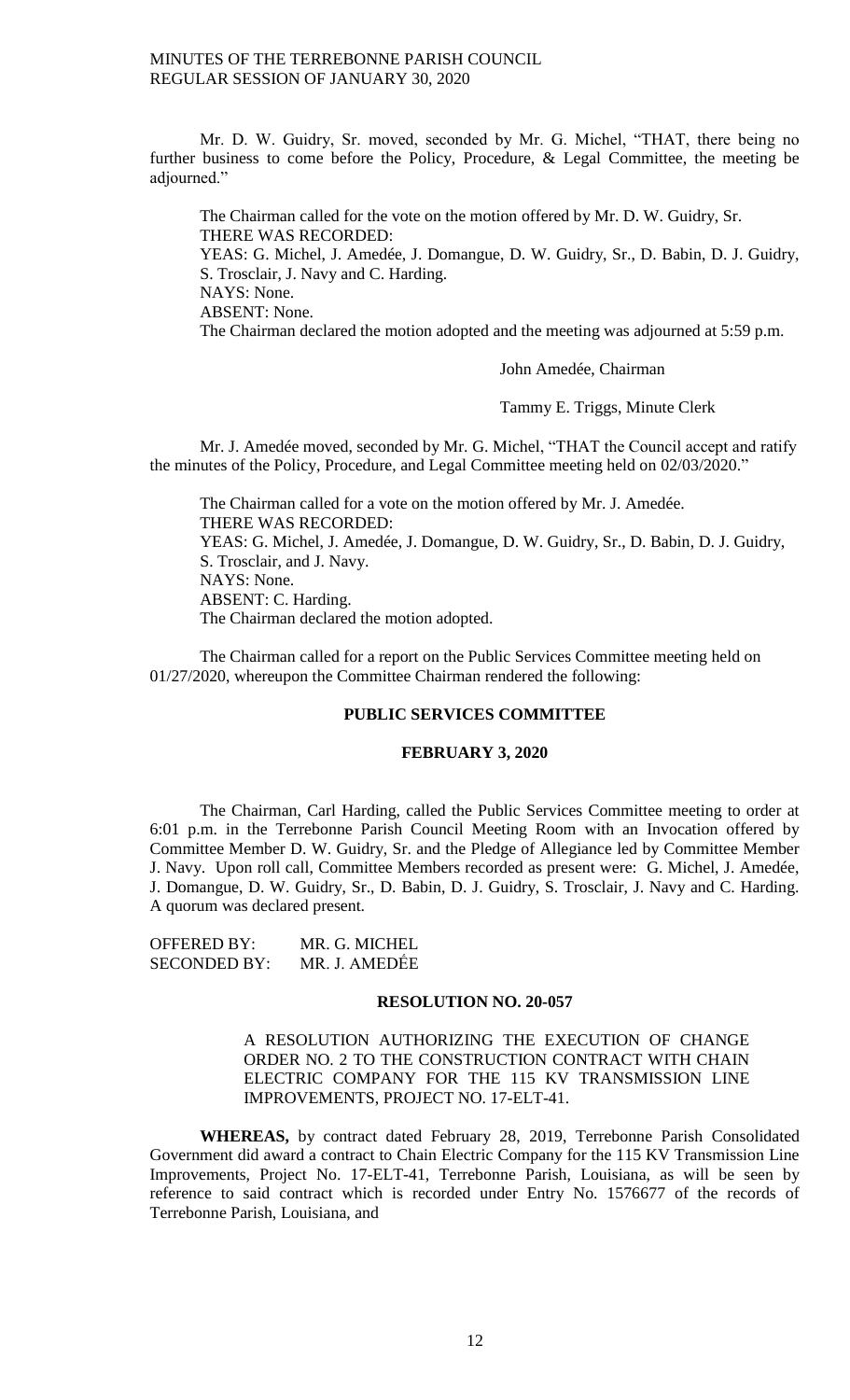**WHEREAS,** a Change Order No. 2 has been recommended to include an eleven (11) calendar day extension, and

 **NOW THEREFORE BE IT RESOLVED,** by the Terrebonne Parish Council, on behalf of the Terrebonne Parish Consolidated Government, that Change Order No. 2 to the construction contract with Chain Electric Company for the 115 KV Transmission Line Improvements, Project No. 17-ELT-41 be, and is hereby, approved.

 **BE IT FURTHER RESOLVED,** that the Parish President, and all appropriate parties be, and they are hereby, authorized to execute Change Order No. 2, for an eleven (11) calendar day extension.

### **THERE WAS RECORDED:**

YEAS: J. Navy, C. Harding, G. Michel, J. Amedée, J. Domangue, D. W. Guidry, Sr., D. Babin, D. J. Guidry, and S. Trosclair. NAYS: None. ABSTAINING: None. ABSENT: None. The Chairman declared the resolution adopted on this the 3<sup>RD</sup> day of February 2020.

\* \* \* \* \* \* \* \* \*

| OFFERED BY:  | MR. G. MICHEL |
|--------------|---------------|
| SECONDED BY: | MR. J. AMEDÉE |

### **RESOLUTION NO. 20-058**

A RESOLUTION PROVIDING FOR THE ACCEPTANCE OF WORK PERFORMED BY LOW LAND CONSTRUCTION CO., INC. IN ACCORDANCE WITH THE CERTIFICATE OF SUBSTANTIAL COMPLETION FOR PARISH PROJECT NO. 18-DRA-53, VALHI DRAINAGE IMPROVEMENTS PROJECT, TERREBONNE PARISH, LOUISIANA.

**WHEREAS**, the Terrebonne Parish Consolidated Government entered into a contract dated April 17, 2019 with Low Land Construction Co., Inc. for Parish Project No. 18-DRA-53, Valhi Drainage Improvements Project, Terrebonne Parish, Louisiana, as will be seen by reference to said contract which is recorded under Entry No. 1579344 of the records of Terrebonne Parish, and

**WHEREAS**, the work performed has been inspected by authorized representatives of the Owner, Engineer, and Contractor and found to be substantially complete, and

**WHEREAS**, the Engineer for this project, Delta Coast Consultants, LLC, recommends the acceptance of the substantial completion, and

**NOW, THEREFORE BE IT RESOLVED** that the Terrebonne Parish Council, on behalf of the Terrebonne Parish Consolidated Government, does hereby accept the work performed, effective as of the date of recording of this resolution, and does authorize and direct the Clerk of Court and Ex-Officio Recorder of Mortgages of Terrebonne Parish to note this acceptance thereof in the margin of the inscription of said contract under Entry No. 1579344 of the Records of Terrebonne Parish, Louisiana, and

**BE IT FURTHER RESOLVED** that a certified copy of the resolution be forwarded to Delta Coast Consultants, LLC, and

**BE IT FURTHER RESOLVED** that a certified copy of the resolution be recorded in the office of the Clerk of Court of Terrebonne Parish to commence a 45-day clear lien period, and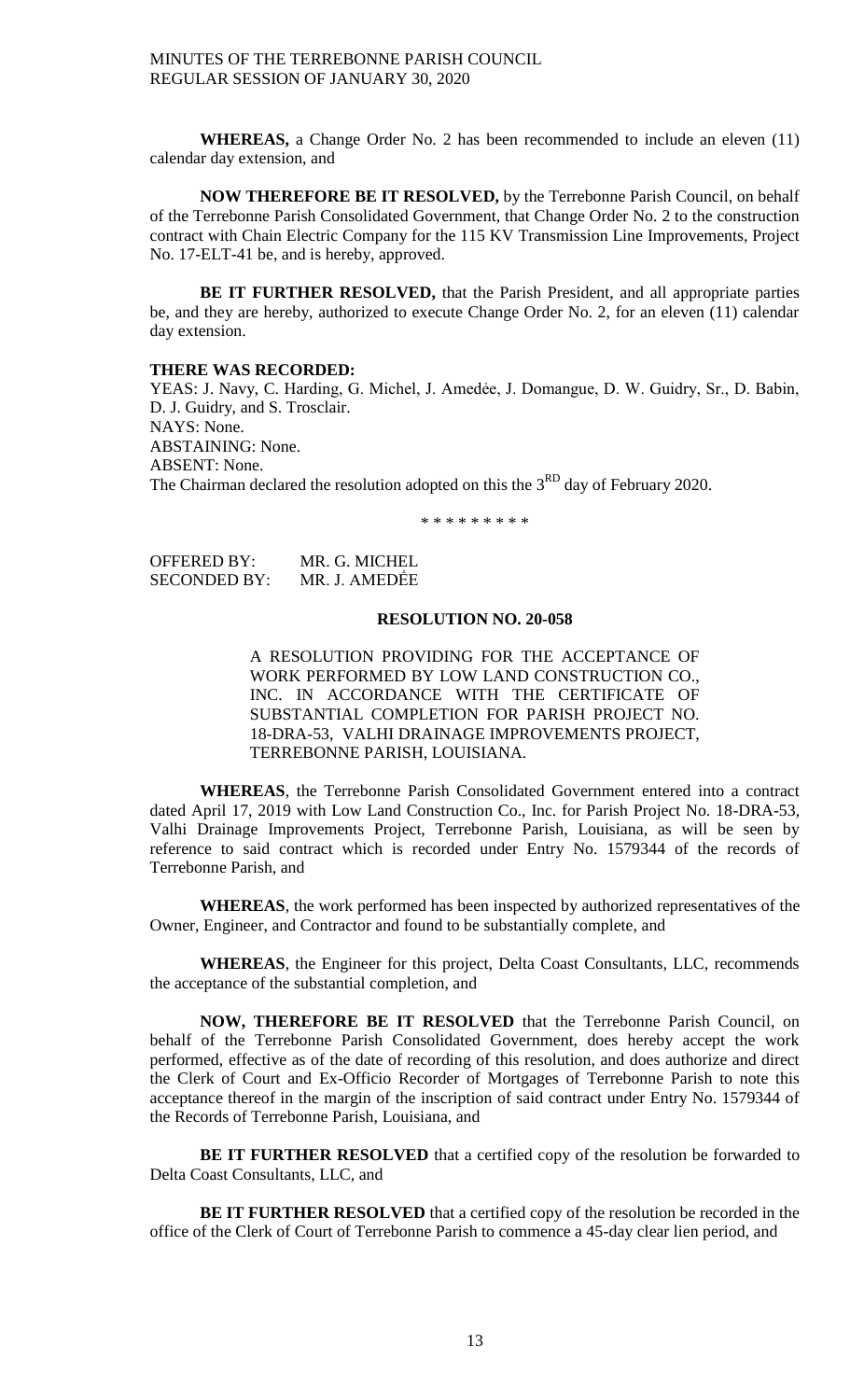**BE IT FURTHER RESOLVED** that the Administration is authorized to make payment of retainage upon the presentation of a Clear Lien Certificate.

### **THERE WAS RECORDED:**

YEAS: J. Navy, C. Harding, G. Michel, J. Amedėe, J. Domangue, D. W. Guidry, Sr., D. Babin, D. J. Guidry, and S. Trosclair. NAYS: None. ABSTAINING: None. ABSENT: None. The Chairman declared the resolution adopted on this the 3<sup>RD</sup> day of February 2020.

\* \* \* \* \* \* \* \* \*

OFFERED BY: MRS. J. DOMAGUE SECONDED BY: MR. S. TROSCLAIR

### **RESOLUTION NO. 20-059**

A resolution ratifying the appointment of the firm of Delta Coast Consultants, LLC to provide professional services for the **Pecan Street Drainage Improvement Project**; and authorizing the execution of an agreement for these services.

**WHEREAS**, Terrebonne Parish Consolidated Government is improving the drainage in the Pecan Street area, and

**WHEREAS**, the Terrebonne Parish Consolidated Government is desirous of appointing a firm to provide professional services for the project entitled **Pecan Street Drainage Improvement Project**, and

**WHEREAS**, the firm of Delta Coast Consultants, LLC has been selected by Terrebonne Parish President Gordon E. Dove to provide the professional services relative to said project, and

**NOW, THEREFORE BE IT RESOLVED** that the Terrebonne Parish Council does hereby ratify the appointment of the firm of Delta Coast Consultants, LLC by Terrebonne Parish President Gordon E. Dove for professional services for the Pecan Street Drainage Improvement Project, and

**BE IT FURTHER RESOLVED** that the Terrebonne Parish Council, on behalf of the Terrebonne Parish Consolidated Government, does hereby authorize the execution of an agreement with the firm of Delta Coast Consultants, LLC by Terrebonne Parish President Gordon E. Dove.

### **THERE WAS RECORDED:**

YEAS: J. Navy, C. Harding, G. Michel, J. Amedėe, J. Domangue, D. Babin, D. J. Guidry, and S. Trosclair. NAYS: None. ABSTAINING: D. W. Guidry, Sr. ABSENT: None. The Chairman declared the resolution adopted on this the 3<sup>RD</sup> day of February 2020.

\* \* \* \* \* \* \* \* \*

OFFERED BY: MR. J. AMEDẾE SECONDED BY: MR. G. MICHEL

## **RESOLUTION NO. 20-060**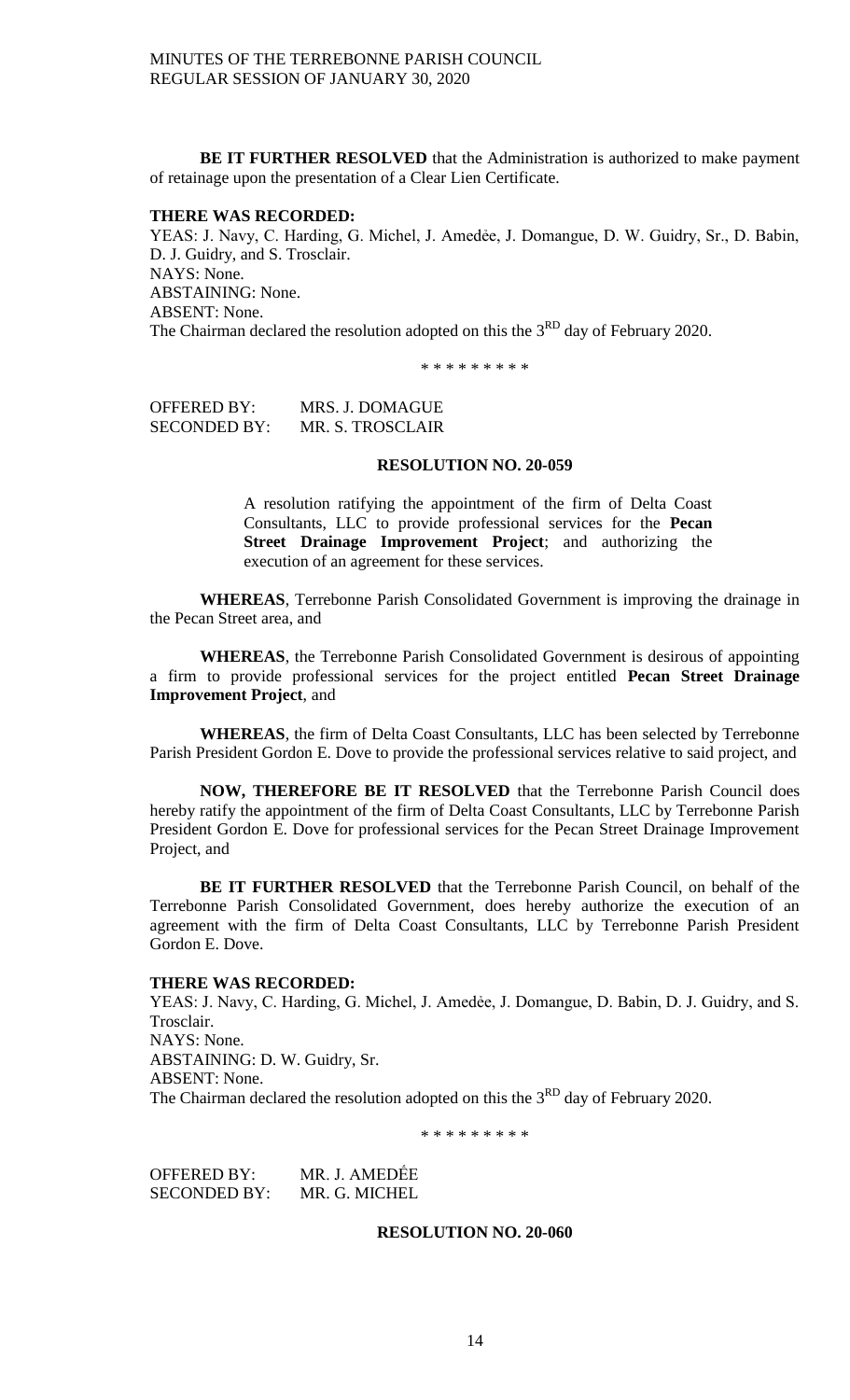## A RESOLUTION PROVIDING APPROVAL OF AMENDMENT NO. 1 TO THE ARCHITECTURAL AGREEMENT FOR PARISH PROJECT NO. 17-GOVGEN-50, GOVERNMENT TOWER GENERATOR PROJECT, TERREBONNE PARISH, LOUISIANA.

**WHEREAS**, the Terrebonne Parish Consolidated Government did enter into an original architectural agreement with Marrero, Couvillon and Associates, LLC, dated December 11, 2017, recordation number 1548153, for the Government Tower Generator Project identified as Parish Project 17-GOVGEN-50, and

**WHEREAS**, the Engineering Agreement between OWNER and ENGINEER provides for certain limitations for Basic Services and specific Additional Services, and

**WHEREAS,** the Parish is desirous of constructing the Government Tower Generator Project, and

**WHEREAS,** it is necessary to establish the weight bearing capacity and soil type of the area where the new generator's slab is to be installed, and

**WHEREAS,** additional funding is needed to fund this task, and

**WHEREAS**, the TPCG is desirous of having these services continue so that there is a need for additional funds to be added to the contract for an increase in the upset limit for this service, and

**NOW, THEREFORE BE IT RESOLVED** that the Terrebonne Parish Council, on behalf of the Terrebonne Parish Consolidated Government, does hereby approve this Amendment No. 1 to the Architectural Agreement for a increase of \$4,290.00 in Additional Services authorizes Parish President Gordon E. Dove to execute this Amendment No. 1 to the Engineering Agreement for the Government Tower Generator Project Parish Project No. 17- GOVGEN-50, with Marrero, Couvillon and Associates, LLC, and

BE IT FURTHER RESOLVED that a certified copy of the resolution be forwarded to the Engineer, Marrero, Couvillon and Associates, LLC.

### **THERE WAS RECORDED:**

YEAS: J. Navy, C. Harding, G. Michel, J. Amedėe, J. Domangue, D. W. Guidry, Sr., D. Babin, D. J. Guidry, and S. Trosclair. NAYS: None. ABSTAINING: None. ABSENT: None. The Chairman declared the resolution adopted on this the  $3<sup>RD</sup>$  day of February 2020.

\* \* \* \* \* \* \* \* \*

Committee Member D. Babin explained, to the public for clarification purposes, that this is second to last levee to be built in Terrebonne Parish which will drain the largest reservoir in the parish, Lake Boudreaux. He stated that if the Morganza to the Gulf overtops, this levee is being constructed to safeguard East Houma from flooding.

OFFERED BY: MR. D. BABIN SECONDED BY: MR. D. J. GUIDRY

### **RESOLUTION NO. 20-061**

A RESOLUTION PROVIDING APPROVAL OF AMENDMENT NO. 6 TO THE ENGINEERING AGREEMENT FOR PARISH PROJECT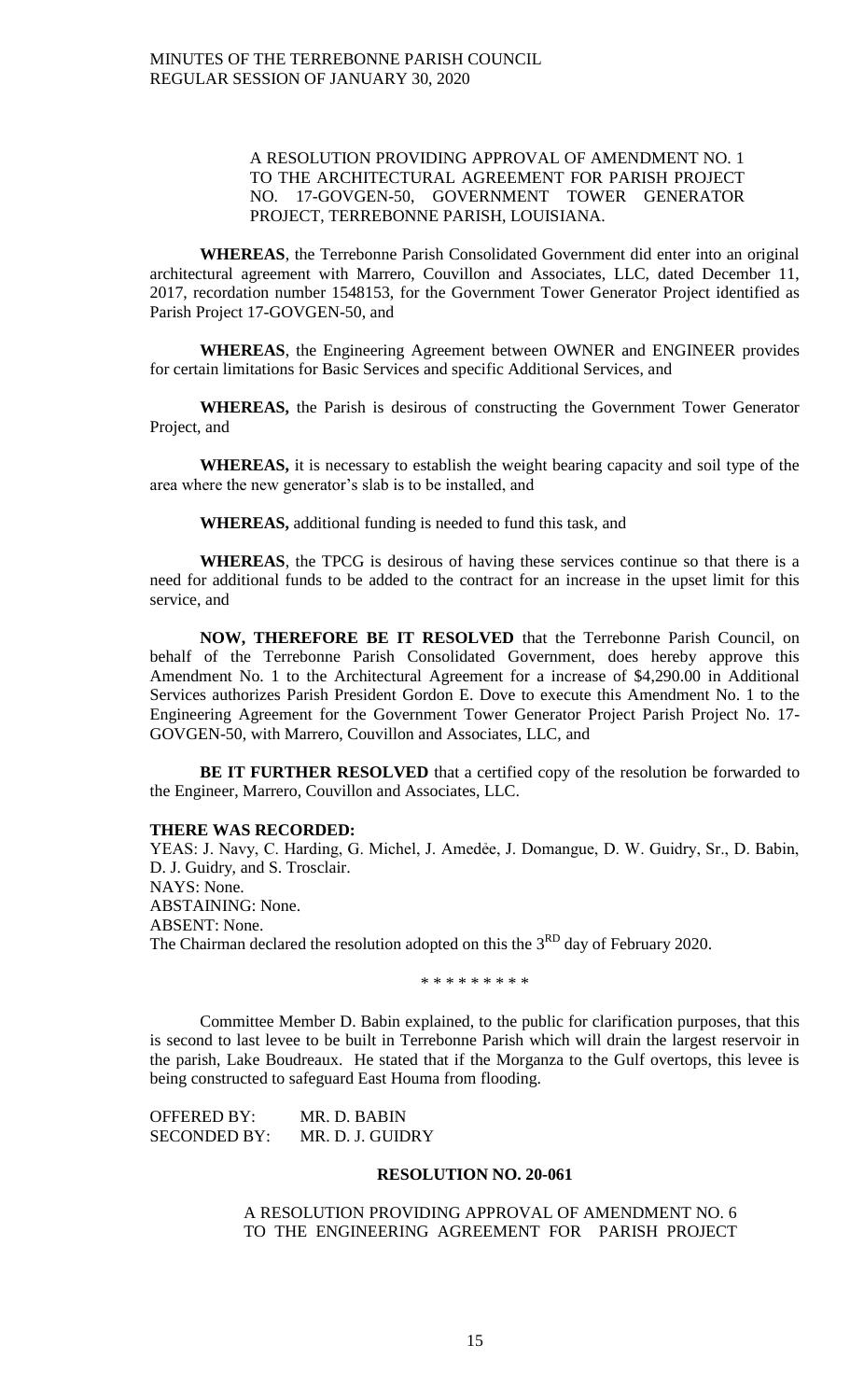## NO. 10-CDBG-WTR-70, CEDAR GROVE TO ASHLAND LANDFILL LEVEE AND WATER CONTROL STRUCTURE (CDBG), TERREBONNE PARISH, LOUISIANA.

**WHEREAS**, the Terrebonne Parish Consolidated Government entered into a Engineering Agreement dated February 16, 2011, with T. Baker Smith, LLC, for the Project entitled Parish Project No. 10-CDBG-WTR-70, Cedar Grove to Ashland Landfill Levee and Water Control Structure (CDBG) and

**WHEREAS**, the Engineering Agreement between OWNER and ENGINEER provides for certain limitations for Basic Services and specific Additional Services, and

**WHEREAS**, it is necessary to re-apply for US Army Corps of Engineers permit, and

**WHEREAS**, this re-permitting will require additional services, and

**WHEREAS,** there is also a need to balance other Additional Services limits to provide for existing invoices, and

**WHEREAS**, the firm of T. Baker Smith, LLC, has been asked to perform these activities under the Additional Services section of the Engineering Agreement for this project, and

**WHEREAS**, the TPCG is desirous of having these services continued so that there is a need for additional funds to be added to the contract for an increase in the upset limit of \$48,229.80, and

**NOW, THEREFORE BE IT RESOLVED** that the Terrebonne Parish Council, on behalf of the Terrebonne Parish Consolidated Government, does hereby approve this Amendment No. 6 to the Engineering Agreement for an increase of \$48,229.80 and authorizes Parish President, Gordon E. Dove, to execute this Amendment No. 6 to the Engineering Agreement for Parish Project No. 10-CDBG-WTR-70, Cedar Grove to Ashland Landfill Levee and Water Control Structure (CDBG), with T. Baker Smith, LLC, and

**BE IT FURTHER RESOLVED** that a certified copy of the resolution be forwarded to the Engineer, T. Baker Smith, LLC.

#### **THERE WAS RECORDED:**

YEAS: J. Navy, C. Harding, G. Michel, J. Amedėe, J. Domangue, D. Babin, D. J. Guidry, and S. Trosclair. NAYS: None. ABSTAINING: D. W. Guidry, Sr. ABSENT: None. The Chairman declared the resolution adopted on this the  $3<sup>RD</sup>$  day of February 2020.

\* \* \* \* \* \* \* \* \*

Mr. D. W. Guidry, Sr. moved, seconded by Mr. D. J. Guidry, "THAT, there being no further business to come before the Public Services Committee, the meeting be adjourned."

The Chairman called for the vote on the motion offered by Mr. D. W. Guidry. THERE WAS RECORDED: YEAS: G. Michel, J. Amedée, J. Domangue, D. W. Guidry, Sr., D. Babin, D. J. Guidry, S. Trosclair, J. Navy and C. Harding.

NAYS: None.

ABSENT: None.

The Chairman declared the motion adopted and the meeting was adjourned at 6:05 p.m.

Carl Harding, Chairman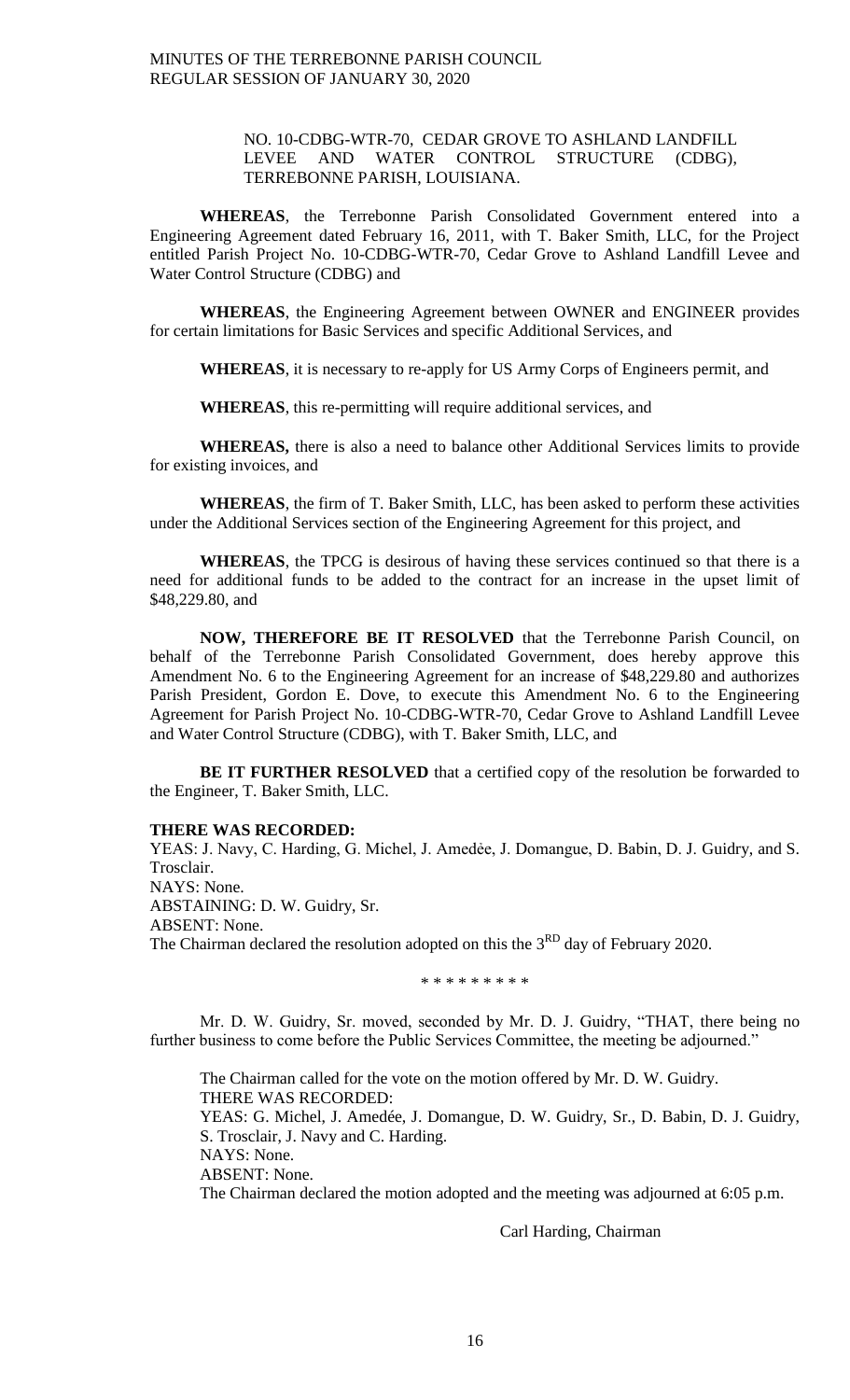Tammy E. Triggs, Minute Clerk

Mr. C. Harding moved, seconded by Mr. D. J. Guidry, "THAT the Council accept and ratify the minutes of the Public Services Committee meeting held on 02/03/2020."

The Chairman called for a vote on the motion offered by Mr. C. Harding. THERE WAS RECORDED: YEAS: G. Michel, J. Amedée, J. Domangue, D. W. Guidry, Sr., D. Babin, D. J. Guidry, S. Trosclair, J. Navy, and C. Harding. NAYS: None. ABSENT: None. The Chairman declared the motion adopted.

Mr. G. Michel moved, seconded by Mr. D. Babin, "THAT the Council open nominations for three of the expired terms on the Terrebonne Parish Tree Board, nominate Ms. Monica Harris, Ms. Diane Theriot, and Mr. Jason Serrano, close nominations, reappoint Ms. Harris and Ms. Theriot to serve another term on the aforementioned board, appoint Mr. Serrano to serve a term on the aforementioned board, and hold nominations open for the one expired term on the aforementioned board."

The Chairman called for a vote on the motion offered by Mr. G. Michel. THERE WAS RECORDED: YEAS: G. Michel, J. Amedée, J. Domangue, D. W. Guidry, Sr., D. Babin, D. J. Guidry, S. Trosclair, J. Navy, and C. Harding. NAYS: None. ABSENT: None. The Chairman declared the motion adopted.

Mr. D. J. Guidry moved, seconded by Mr. D. Babin, "THAT the Council open nominations for the one expiring term on the Terrebonne Parish Library Board of Control, nominate Judge Jude Thaddeus Fanguy, close nominations, and reappoint Mr. Fanguy to serve another term on the aforementioned board."

The Chairman called for a vote on the motion offered by Mr. D. J. Guidry. THERE WAS RECORDED: YEAS: G. Michel, J. Amedée, J. Domangue, D. W. Guidry, Sr., D. Babin, D. J. Guidry, S. Trosclair, J. Navy, and C. Harding. NAYS: None. ABSENT: None. The Chairman declared the motion adopted.

Mr. G. Michel moved, seconded by Mr. D. J. Guidry, "THAT the Council open nominations for the one vacancy on the Recreation District No. 1 Board, nominate Mr. Terrence Barrow, Ms. Christine Parr-Vitter, Mr. Cody Bergeron, and Mr. Brandon Boudreaux, close nominations, and that a voice vote of the Council be taken to determine who will fill said Council appointment vacancy."

The Chairman called for a vote on the motion offered by Mr. G. Michel. THERE WAS RECORDED: YEAS: G. Michel, J. Amedée, J. Domangue, D. W. Guidry, Sr., D. Babin, D. J. Guidry, S. Trosclair, J. Navy, and C. Harding. NAYS: None. ABSENT: None. The Chairman declared the motion adopted.

Voting to appoint Mr. Barrow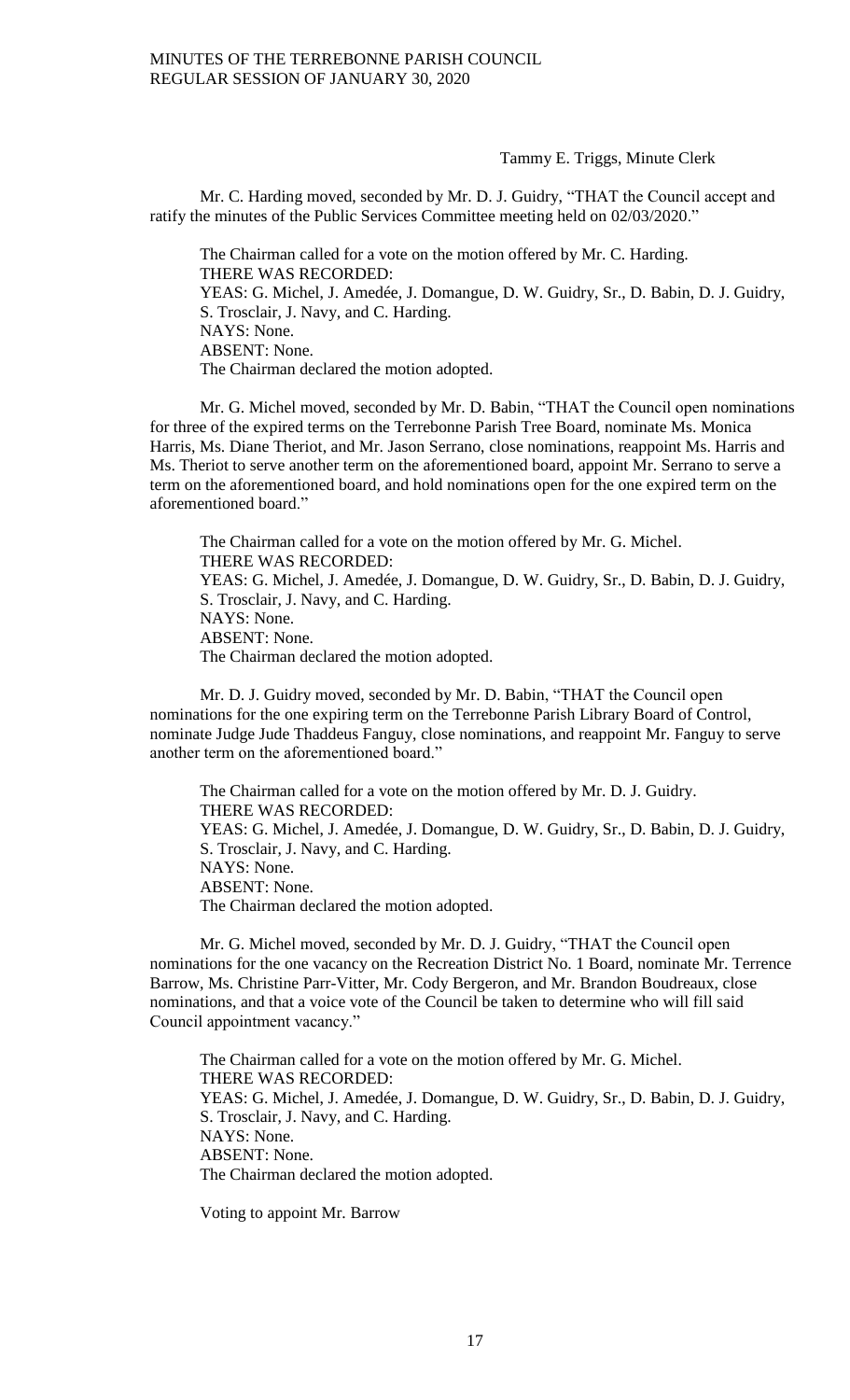Voting to appoint Ms. Parr-Vitter G. Michel J. Amedée J. Domangue D. W. Guidry, Sr. D. Babin D. J. Guidry S. Trosclair J. Navy C. Harding

Voting to appoint Mr. Bergeron

Voting to appoint Mr. Boudreaux

Minute Clerk K. Hampton tallied the results and they were recorded as follows: zero (0) votes for Mr. Barrow, nine (9) votes for Ms. Parr-Vitter, zero (0) votes for Mr. Bergeron, and zero (0) votes for Mr. Boudreaux.

The Chairman announced that, as per the above voice vote, Ms. Parr-Vitter was appointed to serve on the Recreation District No. 1 Board.

Mr. D. J. Guidry moved, seconded by Mr. J. Amedée, "THAT the Council open nominations for the one vacancy on the Houma-Terrebonne Airport Commission, nominate Mr. Jeff Teuton, close nominations, and appoint Mr. Teuton to serve on the aforementioned board."

The Chairman called for a vote on the motion offered by Mr. D. J. Guidry. THERE WAS RECORDED: YEAS: G. Michel, J. Amedée, J. Domangue, D. W. Guidry, Sr., D. Babin, D. J. Guidry, S. Trosclair, J. Navy, and C. Harding. NAYS: None. ABSENT: None. The Chairman declared the motion adopted.

Mr. G. Michel moved, seconded by Mr. J. Navy, "THAT the Council open nominations for the three expiring terms on the Recreation District No. 5 Board, nominate Mr. Travis Carrell, Mr. Bert Leboeuf, Ms. Sarina Lirette, Mr. Troy Domangue, and Mr. Alton Billiot, Jr., close nominations, and that a voice vote of the Council be taken to determine who will fill said Council appointment vacancies."

The Chairman called for a vote on the motion offered by Mr. G. Michel. THERE WAS RECORDED: YEAS: G. Michel, J. Amedée, J. Domangue, D. W. Guidry, Sr., D. Babin, D. J. Guidry, S. Trosclair, J. Navy, and C. Harding. NAYS: None. ABSENT: None. The Chairman declared the motion adopted.

Voting to appoint Mr. Carrell G. Michel J. Amedée D. Babin D. J. Guidry

Voting to appoint Mr. Lebouef G. Michel D. Babin D. J. Guidry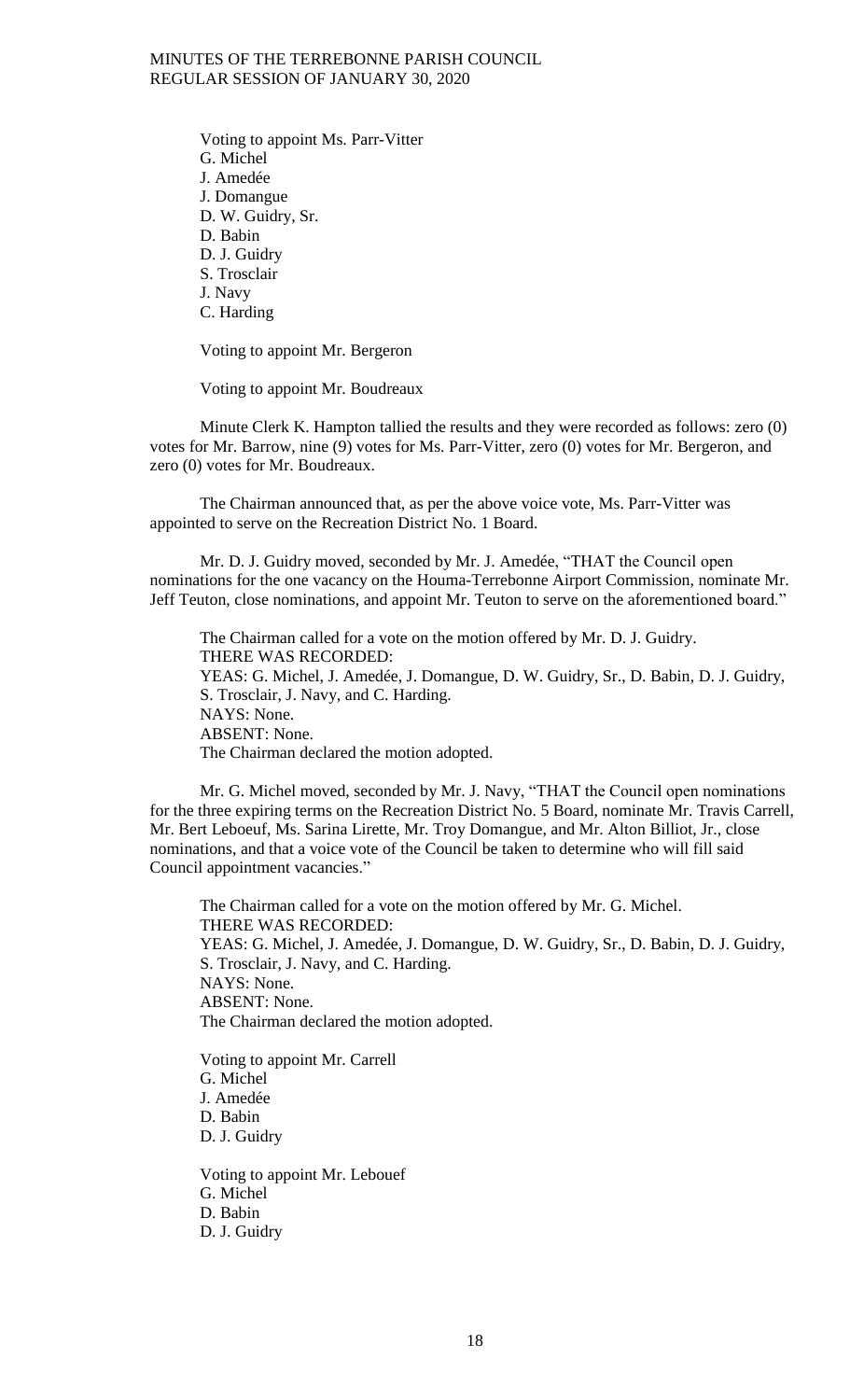Voting to appoint Ms. Lirette G. Michel J. Amedée J. Domangue D. W. Guidry, Sr. S. Trosclair J. Navy C. Harding Voting to appoint Mr. Domangue J. Amedée J. Domangue D. W. Guidry, Sr. D. Babin D. J. Guidry

S. Trosclair

J. Navy

C. Harding

Voting to appoint Mr. Billiot J. Domangue D. W. Guidry, Sr. S. Trosclair J. Navy C. Harding

Minute Clerk K. Hampton tallied the results and they were recorded as follows: four (4) votes for Mr. Carrell, three (3) votes for Mr. Leboeuf, seven (7) votes for Ms. Lirette, eight (8) votes for Mr. Domangue, and five (5) votes for Mr. Billiot.

The Chairman announced that, as per the above voice vote, Ms. Lirette, Mr. Domangue, and Mr. Billiot were appointed to serve on the Recreation District No. 5 Board.

The Chairman announced that there would be one vacancy the Consolidated Waterworks District No. 1, Council District 3 due to a member moving out of the district.

Council Member D. W. Guidry, Sr. led a discussion regarding the upgrading of quality of the Council Meeting videos and possible live streaming. He shared that several complaints had been received regarding the video and audio quality control for Council Meeting proceedings and that several requests had been made that the Council provide live-streaming of its proceedings.

Upon Council Member D. W. Guidry, Sr.'s request, the Chairman recognized Mr. Brian Rodrigue, Network Administrator, who gave a brief overview of the quoted costs totaling \$81,000 required to update the cameras to high-definition and associated infrastructure in the Council Meeting Room and to provide for the live-streaming of Council proceedings. He then stated that scheduling for installation may be difficult due to installers' availability coinciding with Council Meetings.

Discussion ensued relative to other potential methods for improving the Parish's coverage of Council proceedings including the hiring of a part-time production assistant or camera operator in order to reduce equipment costs while improving coverage quality.

Council Member J. Domangue led a discussion regarding a request for a legal opinion on revising the Recreation Ordinance to restructure Recreation District No. 11, to end the term of the current board, re-appoint an Advisory Board, and present the revisions to the Council for approval. She reviewed a letter that was recently delivered to Recreation District No. 11 from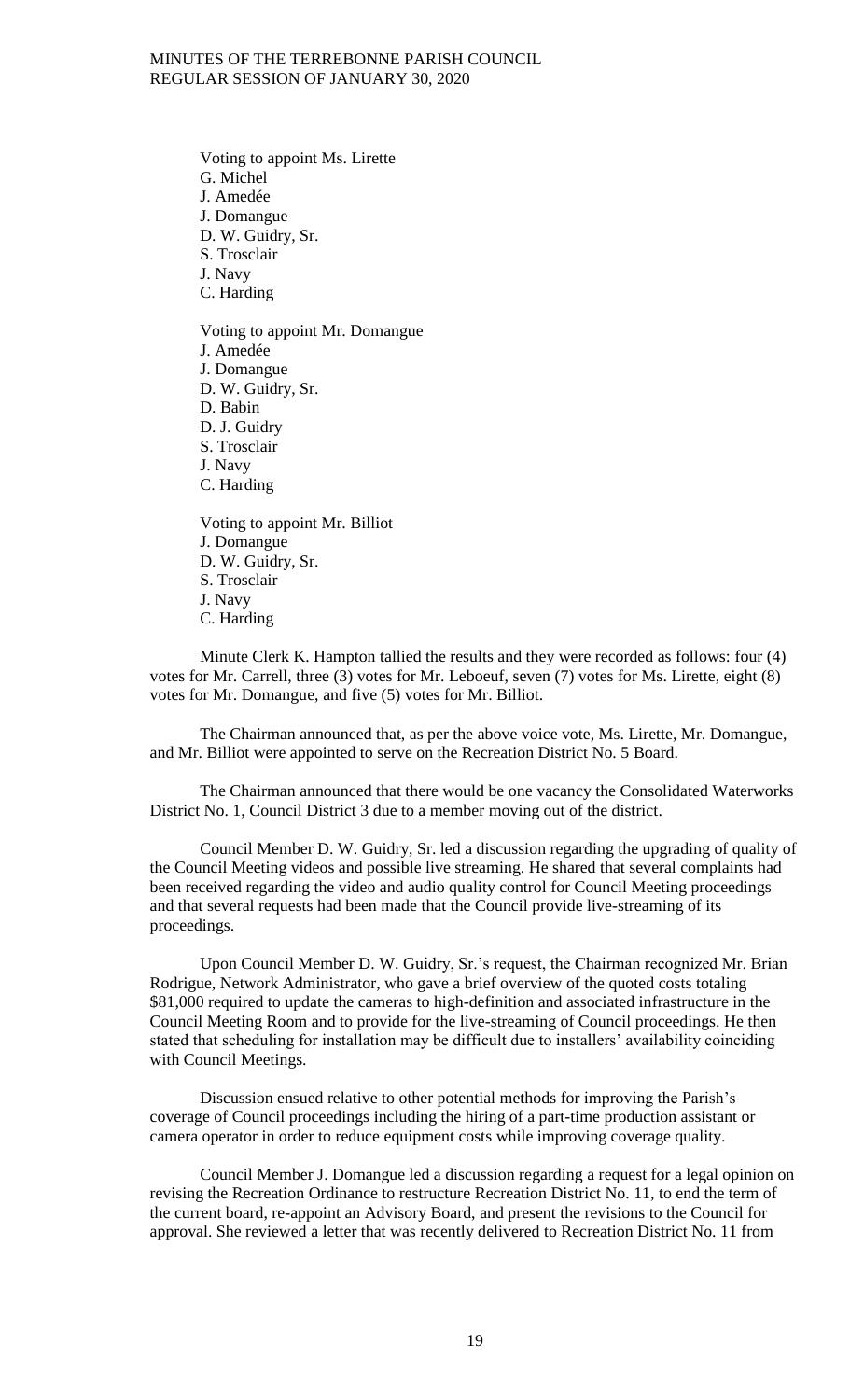Parish Administration which outlined a number of legal concerns and the district's response to the letter thereafter.

Upon Council Member J. Domangue's request, the Chairman recognized Ms. Kandace Mauldin, Chief Financial Officer, who stated that a financial analysis completed on Recreation District No. 11 projected that the district would be at a deficit of approximately \$120,000 by the year 2023 if no additional revenues were received or distributed. She then clarified that, if the recreation district was unable to pay its debt, it would become Terrebonne Parish's responsibility to pay off the debt incurred by the district.

Upon Council Member G. Michel's request, Ms. Mauldin stated that a number of changes could potentially be made to improve the district's financial status without the facilities for which they are primarily responsible being affected but did not have details available at that time without having completed further evaluations. She then recommended that the district creates a master plan annually to use as an aid for staying within the district's budget.

Council Member G. Michel shared his opinion that the financial issues currently being experienced by the Recreation District were due to the prior Council's approval of a bond issuance for the district and then apologized for his support of the measure at that time.

Upon Council Member D. Babin's request, Ms. Mauldin clarified that the financial analysis included debt service payments along with operating costs.

Upon Council Member D. Babin's request, Council Member J. Domangue clarified that she would be requesting information regarding the ability to appoint the Terrebonne Recreation Department to assume the district's operations while under oversight regulations.

Council Member C. Harding shared some of his concerns regarding a potential dissolution of the current Recreation District No. 11 Board already under oversight regulations then shared his opinions regarding a number of issues with Recreation District No. 11 over the years and the discrepancies between the Recreation Districts. He then shared his support for finding solutions to address the issues being experienced by Recreation District No. 11 as a primary focus. He shared his concerns for potential management issues with the district and for the needs of the residents served by the district.

Upon Council Member D. W. Guidry's request, Ms. Mauldin reported that Recreation District No. 11 has not strictly adhered to the oversight restrictions mandated by the Council and shared her experiences with questioning potential projects that are completed before they had been approved. She then reported that, to date, Recreation District No. 2,3 has been adhering to the oversight restrictions.

Upon the Chairman's request, Mr. Julius Hebert, Parish Attorney, stated that, per the oversight ordinance, Parish Administration was designated to ensure compliance and would report back to the Council. He then gave a brief overview of the potential courses of action available to the Council and the Council's control with regards to Recreation District Boards.

A discussion ensued relative to potential changes to the oversight ordinance with regards to detailing procedures for reporting issues and ensuring compliance of the ordinance and potential consequences should the recreation district not be compliant.

Council Member G. Michel clarified that the Bayou Country Sports Park is owned by Terrebonne Parish as an economic development project and that Recreation District No. 2,3 is under an agreement with Terrebonne Parish to construct facilities and operate the park. He then shared his support for addressing the financial issues being experienced by Recreation District No. 11 so that the district could continue providing facilities for the communities it serves.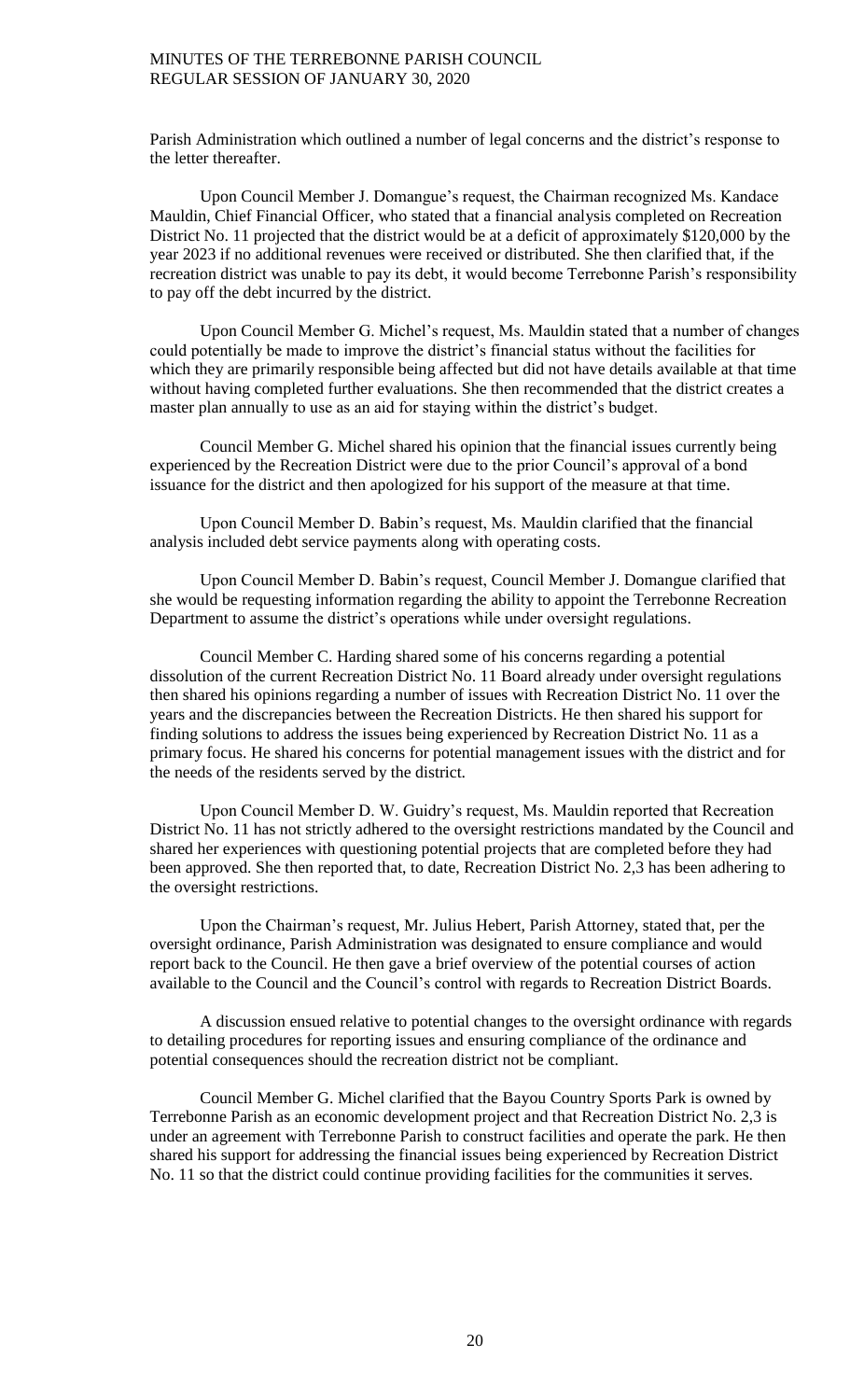Council Member J. Domangue shared her support for providing adequate facilities for the underserved children within Terrebonne Parish then shared her optimism for cooperation in addressing the recreation needs of all Terrebonne Parish residents.

Council Member C. Harding shared his concerns for the elderly and special needs residents of Terrebonne Parish who are also in need of adequate recreation facilities and suggested that greater care and investment into recreational facilities could provide greater benefits to Terrebonne Parish as a whole.

Council Member D. Babin shared his concerns for the financial futures of those Recreation Districts under oversight restrictions then suggested that actions be taken soon to address their financial issues and establish financial stability for those districts.

Council Member J. Navy clarified that both the bond debt and the operating costs should they continue without change were the cause for financial concern for Recreation District No. 11. He then shared a number of his concerns regarding the legal concerns presented by the Parish Administration on the recreation district and potential measures for reporting issues.

Council Member D. J. Guidry shared a concern for the Recreation District No. 11's legal counsel and then shared some of his experiences and concerns with addressing issues with the district in past years.

Council Member D. Babin clarified that the financial concerns for Recreation District No. 11 were due to a number of factors and that the financial concern for Recreation District No. 2,3 was due to its millage not being renewed.

Council Member J. Domangue shared her support for the operations of Recreation District No. 11 being appointed to the Terrebonne Recreation Department and other measures to provide assistance so that the district could continue serving its local communities.

Council Member D. W. Guidry, Sr. shared his concerns for the recreation system in place and the requirements of volunteer appointees to manage funds and adhere to legal restrictions in order to provide recreational facilities to their communities. He then shared his opinion that an action to replace the Recreation District No. 11 board and appoint an advisory board until the financial issues had been addressed would be greatly beneficial for the district at this time and measures could be taken to ensure that those most knowledgeable about the needs of the district would be retained to help guide decisions for the district.

Council Member C. Harding commended the board members for acknowledging the issues presented in the aforementioned letter in a timely manner then reiterated his support for appropriate action being taken against any responsible for the legal concerns being experienced by Recreation District No. 11.

Council Member G. Michel suggested that the repeated violations of the oversight ordinance could be due to managerial issues then suggested establishing a procedure for informing recreation districts that are under oversight of a violation and the Council should repeated violations continue.

Council Member J. Amedée shared his appreciation for the reforms being put in place regarding recreation as measures to better guide recreation district board members in performing their duties as board members. He then encouraged board members to ask for assistance from the Parish should they have any questions. He then suggested that Recreation District No. 11 Board members could practice additional oversight with regards to their director or operations manager and legal counsel.

Council Member J. Navy shared his support for taking direct action to address the issues of Recreation District No. 11 and suggested that a restructuring of the district could alleviate many of the concerns being experienced.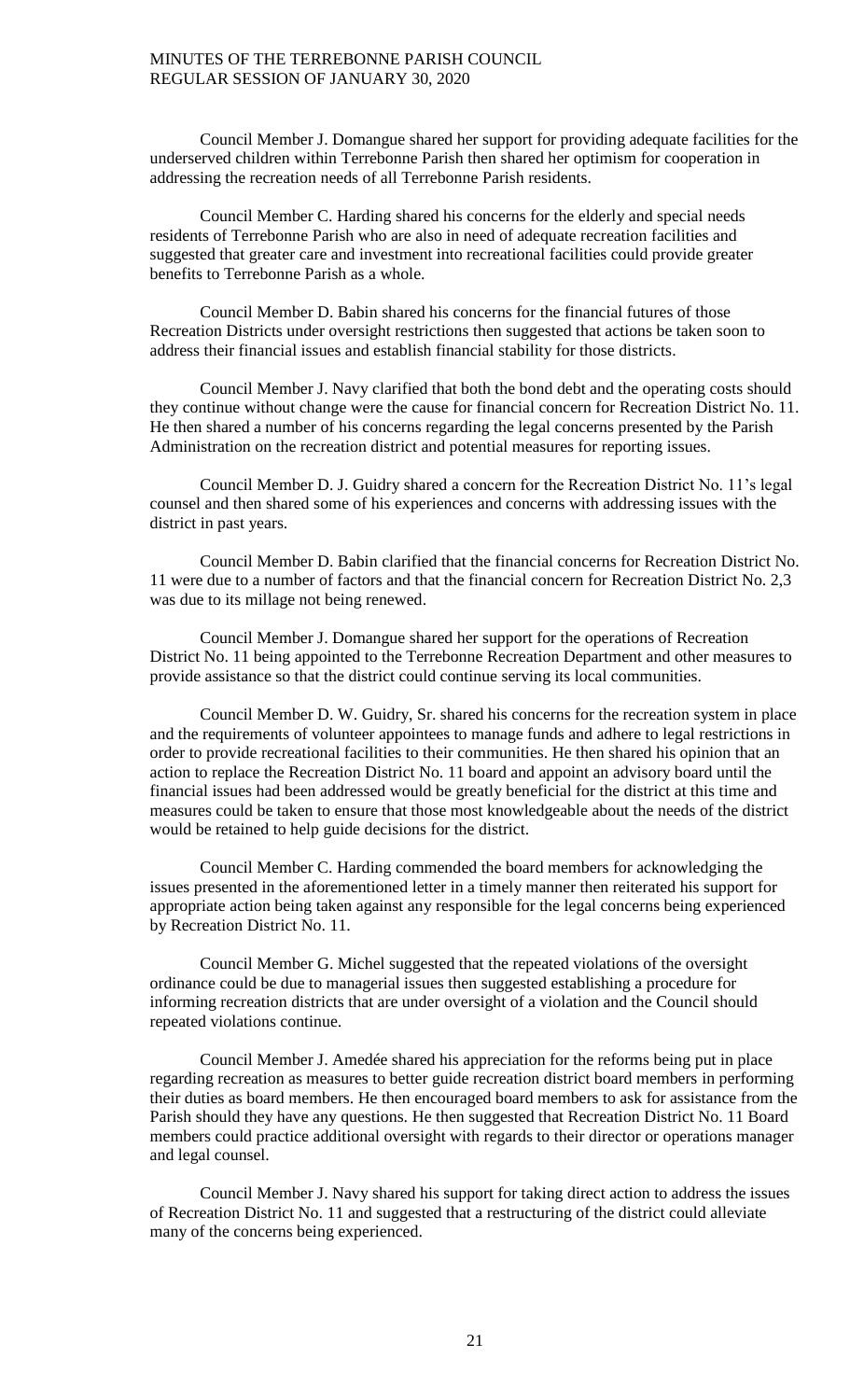Upon Council Member J. Navy's request, Mr. Hebert stated that the Parish Attorney is the legal representative for the Parish and its appointed agencies and that the legal counsel hired by Recreation District No. 11 would be discussed for renewal at an upcoming district board meeting.

Council Member J. Navy then suggested that additional changes would be necessary to further refine and improve the oversight ordinances so that ongoing issues are addressed.

Council Member D. Babin shared his concern for the recurring issues with Recreation District No. 11 over the past years and suggested that the Council take steps to wholly address the issues of the district.

The Chairman recognized Reverend Vincent Fusilier, McKinley Street resident, who gave an overview of an electrical emergency that occurred while he served as the Recreation District No. 11 Board Chairman which required an expedited transfer of funds to address downed and sparking power lines. He then shared a number of his experiences while serving on the board and his adherence to following proper procedures with regards to purchasing matters.

The Chairman recognized Mr. Ronald Rainey, Sr., Recreation District No. 11 Chairman, who shared some of his concerns regarding potential misinformation and confusion then shared some of his experiences in pursuing projects while following purchasing procedures.

Mr. G. Michel moved, seconded by Mr. D. W. Guidry, Sr., "THAT Mr. Rainey's time to speak be extended one minute."

The Chairman called for a vote on the motion offered by Mr. G. Michel. THERE WAS RECORDED: YEAS: G. Michel, J. Amedée, J. Domangue, D. W. Guidry, Sr., D. Babin, D. J. Guidry, S. Trosclair, J. Navy, and C. Harding. NAYS: None. ABSENT: None. The Chairman declared the motion adopted.

Mr. Rainey shared his concerns regarding some of the recreation district's financial responsibilities regarding summer camps and other events then encouraged the Council and the public to attend their board meetings and become more informed.

Upon Council Member D. Babin's request, the Chairman recognized Ms. Diana Collins, Recreation District No. 11 Board Member, who shared some of her experiences in serving on the board and managing the facilities provided by the district. She then shared her concerns for potential confusion and misinformation regarding the responsibilities and operations of the district as a whole.

Upon Council Member D. J. Guidry's request, the Chairman recognized Mr. Roddy Lerille, Terrebonne Parish Recreation Director, who gave an overview of the funding provided by Terrebonne Parish to the Recreation Districts for the purpose of providing summer camps. The Chairman then recognized Ms. Kandace Mauldin who stated that reimbursement for the most recent summer camps had been held pending the district's response to Administration's legal concerns and would be forwarded with their response having been received. Mr. Lerille clarified that any costs beyond the reimbursement cap would be that district's responsibility and then clarified that Recreation District No. 11 holds two summer camps, with one having a cost per household to participate and the other being free to participate.

Upon Council Member D. J. Guidry's request, the Chairman recognized Mr. Anthony Rainey Sr., Recreation District No. 1 Board, who gave a brief overview of the summer camp budgeting and changes in reimbursed expenses over the past few years.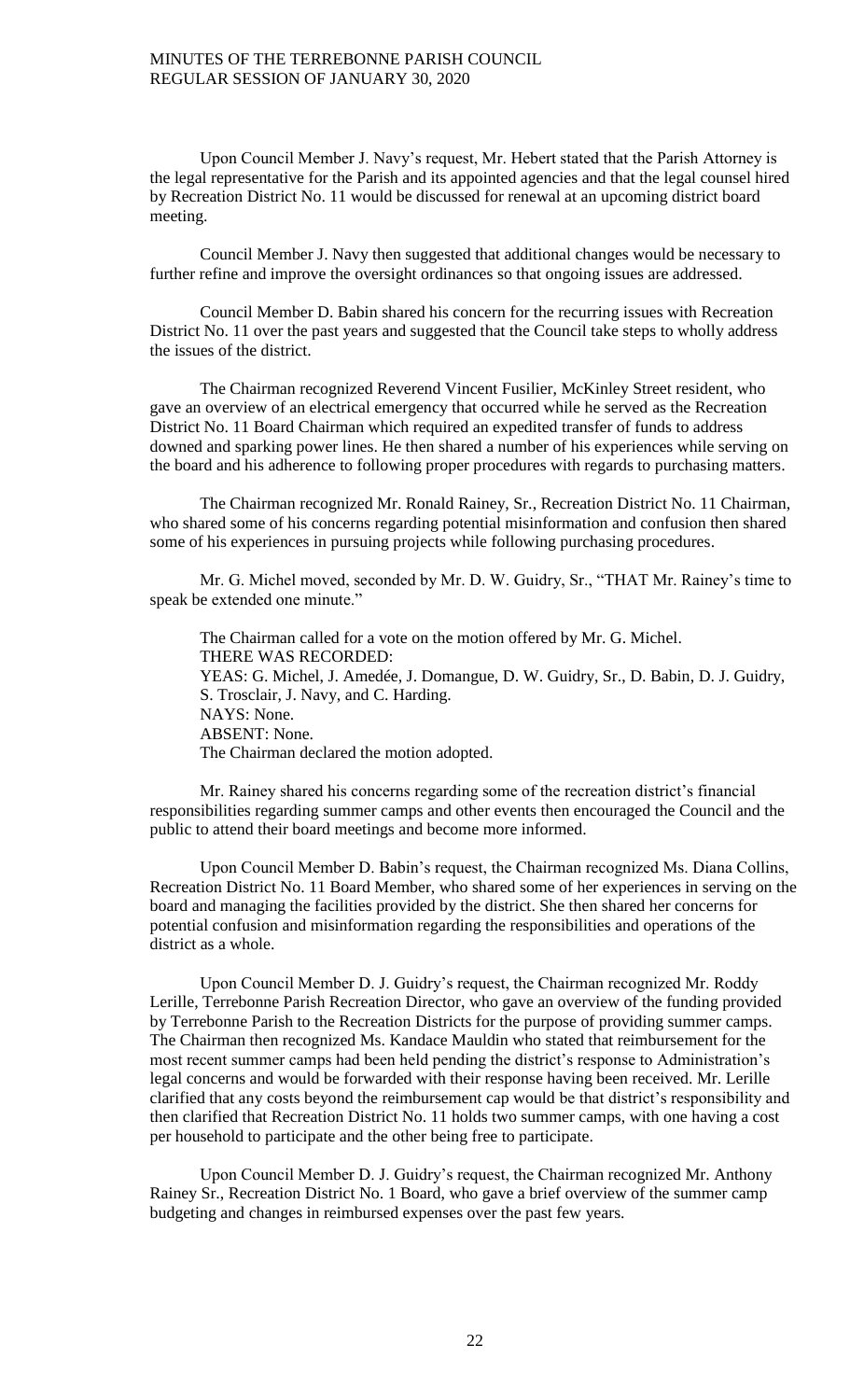Council Member D. W. Guidry, Sr. thanked the Recreation District No. 11 Board Members in attendance then shared his concerns for the responsibilities held by recreation district board members and suggested that changes to the recreation system could allow for board members to focus more on providing facilities and recreation in their communities.

Ms. J. Domangue moved, seconded by Mr. D. W. Guidry, Sr., "THAT the Council requests a legal opinion regarding the Council's authority to take over the governing of Recreation District No. 11, its authority to authorize Administration to take over the operations for said Recreation District, its authority to form an advisory board in place of a governing board for said Recreation District, and how to legally proceed." (\*SUBSTITUTE MOTION OFFERED AFTER DISCUSSION)

Council Member J. Navy suggested that Recreation District No. 2,3 should be included with the motion.

\*Mr. J. Navy offered a substitute motion, seconded by Mr. C. Harding, "THAT the Council request a legal opinion regarding the Council's authority to take over the governing of Recreation District No. 2, 3 and Recreation District No. 11, its authority to authorize Administration to take over the operations for said Recreation Districts, its authority to form an advisory board in place of a governing board for said Recreation Districts, and how to legally proceed." (\*\*SUBSTITUTE MOTION AMENDED AFTER DISCUSSION)

Council Member D. Babin shared his support for the inclusion of Recreation District No. 2,3 so that the legal opinion would include both Recreation Districts that are currently under Council oversight.

Council Member G. Michel shared his concerns that Recreation District No. 2,3 was not included with the agenda item and had no representation to address the Council's concerns before the Council requested a legal opinion.

Upon Council Member D. J. Guidry's request, Mr. Hebert suggested that the motion be amended to request a legal opinion regarding the Council's ability to replace any Recreation District Board and ability to take over a Recreation District's operations.

\*\*Mr. J. Navy amended the substitute motion, seconded by Mr. C. Harding, "THAT the Council requests a legal opinion regarding the Council's authority to take over the governing of any Recreation District, its authority to authorize Administration to take over the operations for a Recreation District, its authority to form an advisory board in place of a governing board for a Recreation District, and how to legally proceed."

The Chairman called for a vote on the motion offered by Mr. J. Navy. THERE WAS RECORDED: YEAS: G. Michel, J. Amedée, J. Domangue, D. W. Guidry, Sr., D. Babin, D. J. Guidry, S. Trosclair, J. Navy, and C. Harding. NAYS: None. ABSENT: None. The Chairman declared the motion adopted.

Council Member J. Domangue requested that Administration send a letter to the Recreation District No. 11 attorney and director and Recreation District No. 2,3 director informing them of their required adherence to the oversight regulations and that any items not in accordance with the oversight regulations would not be honored by the Parish.

Mr. Hebert stated that he would speak with the Parish President regarding such a letter then stated that he would begin attending Recreation District No. 11 meetings at the designation of the Parish President and that hours billed would be toward Terrebonne Parish Consolidated Government with a potential to back-bill Recreation District No. 11 for the hours.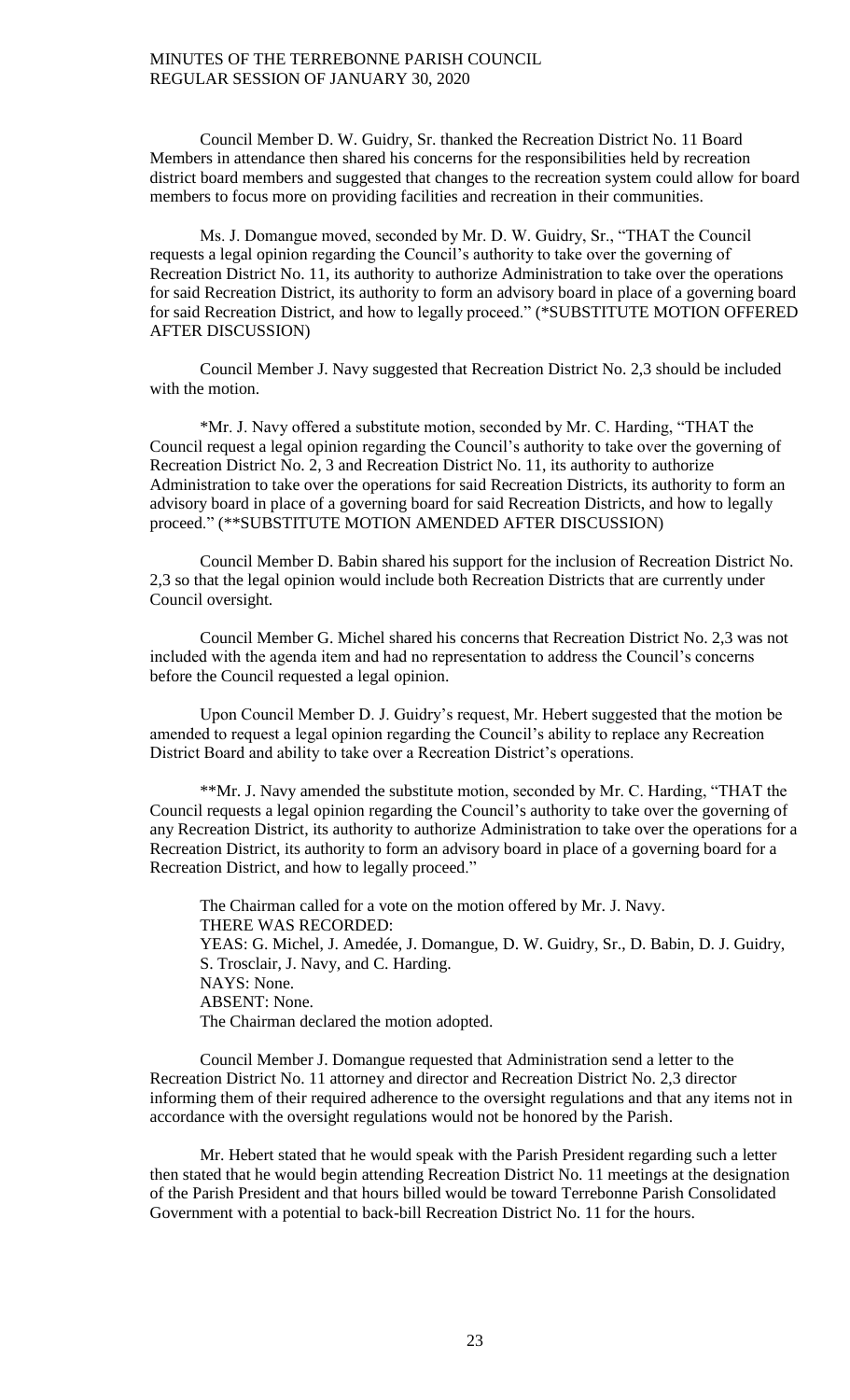Council Member D. Babin stated that the Council received legal opinions in February 2018 from the Parish Attorney and from the Justice Department which outlined the Council's authority to enact changes regarding Recreation District boards.

Upon Council Member G. Michel's request, the Chairman recognized Mr. Julius Hebert, Parish Attorney, who gave an overview of the Parish President's authority with regards to Parish employees then clarified that, per the Home Rule Charter, a Parish department head who has been ratified by the Council is not required to be ratified again by the Council on a year-to-year basis. He then stated that the Parish Attorney and Assistant Parish Attorneys, per the Home Rule Charter, are the only positions required to be ratified by the Council on a year-to-year basis.

Council Member G. Michel stated that the current Council had not ratified the appointment of department heads then stated that the two previous Parish Presidents who were re-elected to serve a second consecutive term had the Council re-approve their appointments for department heads at the beginning of their second term. He then shared some of his concerns regarding the Council's ability or inability to pursue additional legal counsel.

Mr. Hebert stated that, per the Home Rule Charter, only the Parish President has authority to remove a department head once appointed and ratified then clarified that additional legal counsel could be considered for a matter if he as Parish Attorney determined that he had a conflict of interest with regards to the matter.

Council Member D. J. Guidry thanked the Leadership Terrebonne members for their attending the evening's proceedings.

Council Member G. Michel encouraged the public to have their pets spayed or neutered in order to help control the pet population.

The Chairman encouraged the public to keep all active military, veteran, law enforcement, firefighters, and first responders in their thoughts and prayers daily.

Mr. J. Navy moved, seconded by Mr. D. W. Guidry, Sr., "THAT the Council accept the following monthly engineering reports:

- A. Milford and Associates, Inc.
- B. T. Baker Smith.
- C. Providence Engineering and Design, LLC."

The Chairman called for a vote on the motion offered by Mr. J. Navy. THERE WAS RECORDED: YEAS: G. Michel, J. Amedée, J. Domangue, D. W. Guidry, Sr., D. Babin, D. J. Guidry, S. Trosclair, J. Navy, and C. Harding.

NAYS: None. ABSENT: None. The Chairman declared the motion adopted.

Mr. J. Navy moved, seconded by Mr. D. W. Guidry, Sr., "THAT, there being no further business to come before the Council, the meeting be adjourned."

The Chairman called for a vote on the motion offered by Mr. J. Navy. THERE WAS RECORDED: YEAS: G. Michel, J. Amedée, J. Domangue, D. W. Guidry, Sr., D. Babin, D. J. Guidry, S. Trosclair, J. Navy, and C. Harding. NAYS: None. ABSENT: None. The Chairman declared the motion adopted and the meeting was adjourned at 9:30 p.m.

## KEITH M. HAMPTON, MINUTE CLERK